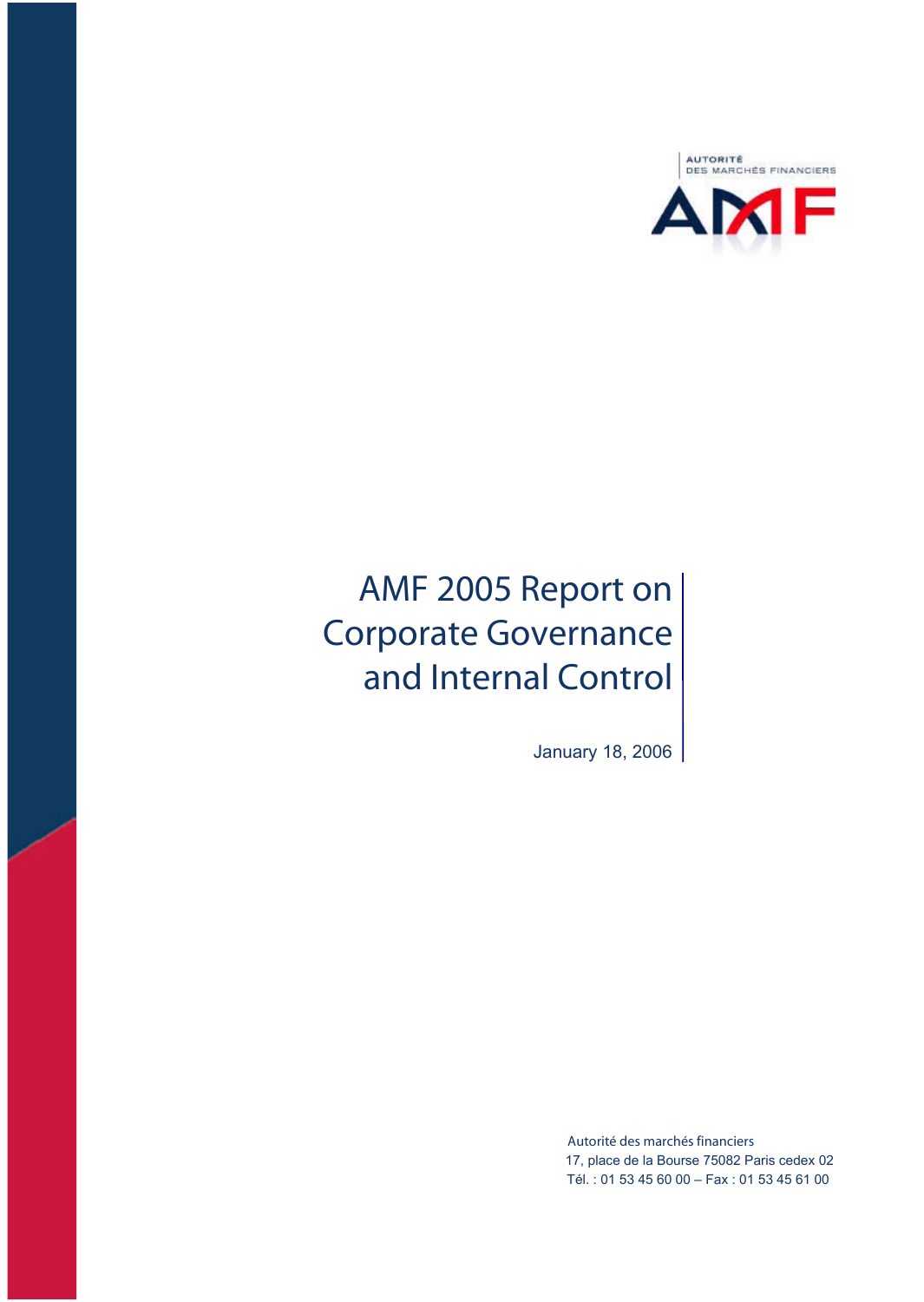# 2005 AMF Report on information published by listed companies on corporate governance and internal control procedures

| 1.  |                                                                                            |  |
|-----|--------------------------------------------------------------------------------------------|--|
| 2.  |                                                                                            |  |
|     | 1. METHODOLOGY AND INITIAL FINDINGS ON ENFORCEMENT OF LAWS AND REGULATIONS 9               |  |
|     |                                                                                            |  |
|     | 1.1.1                                                                                      |  |
|     | 1.1.2                                                                                      |  |
|     | 1.1.3                                                                                      |  |
|     | 1.1.4                                                                                      |  |
|     |                                                                                            |  |
| 1.2 |                                                                                            |  |
| 1.3 |                                                                                            |  |
|     |                                                                                            |  |
|     |                                                                                            |  |
| 2.1 |                                                                                            |  |
|     | 2.1.1                                                                                      |  |
|     | 2.1.2<br>2.1.3                                                                             |  |
|     |                                                                                            |  |
| 2.2 | Restrictions that the board of directors places on the chief executive officer's powers 14 |  |
|     |                                                                                            |  |
| 3.1 |                                                                                            |  |
|     | 3.1.1                                                                                      |  |
|     | 3.1.2                                                                                      |  |
|     | 3.1.3                                                                                      |  |
|     | 3.1.4                                                                                      |  |
|     | 3.1.5                                                                                      |  |
|     | 3.1.6                                                                                      |  |
|     |                                                                                            |  |
|     | 3.2.1                                                                                      |  |
|     | 3.2.2                                                                                      |  |
|     | 3.2.3                                                                                      |  |
| 3.3 |                                                                                            |  |
|     |                                                                                            |  |
|     |                                                                                            |  |

 $\mathbb{Z}$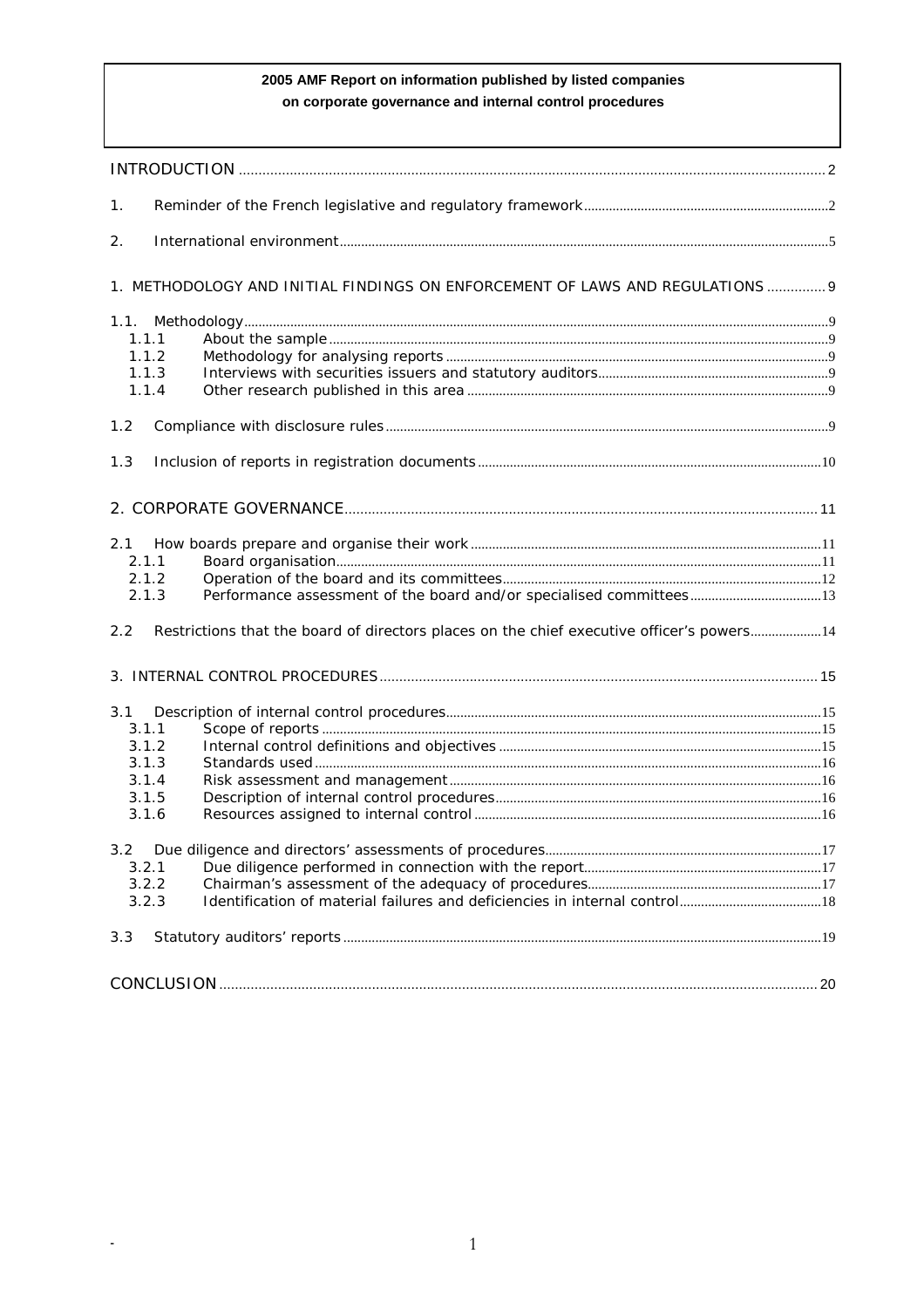This report was prepared in accordance with Article 122 in fine of the Financial Security Act<sup>1</sup>, which requires the French securities regulator (Autorité des Marchés Financiers – AMF) to compile an annual report based on the information published by listed companies<sup>2</sup> on corporate governance and internal control.

# **1. Reminder of the French legislative and regulatory framework**

#### **Legislative framework**

*Financial Security Act.* The Financial Security Act added Article L.621-18-3 to the Monetary and Financial Code. Under the new article, listed companies are required to disclose information on corporate governance and internal control procedures, in compliance with the General Regulation of the AMF. The AMF prepares its own report based on these disclosures.

The Commercial Code (as amended by the Financial Security Act) requires the chairman of the board of directors or the supervisory board of any listed limited-liability company to make an annual report to shareholders on "how the board prepares and organises its work and on the internal control procedures implemented by the company". This report is appended to the management report and, in the case of a limited-liability company with a board of directors, must also mention "any restrictions that the board of directors has placed on the powers of the chief executive officer"<sup>3</sup>.

Statutory auditors are required to present "their observations" on the section of the chairman's report dealing with "internal control procedures relating to financial reporting" in a report appended to their general report on the annual financial statements. This means that the statutory auditors' report does not contain any observations about other internal control procedures or about the information provided on corporate governance practices (Article 120).

**Economic Confidence and Modernisation Act.** The Economic Confidence and Modernisation Act of 26 July 2005<sup>4</sup> (the Breton Act) modified these requirements.

Under the new legislation, only listed limited-liability companies (*sociétés anonymes*) are required to make an annual report to shareholders on corporate governance and internal control procedures. This measure offered a response to widespread calls from the business community since the Financial Security Act's introduction<sup>5</sup>. The new act did not modify the scope of the requirement to publish this information, as set down in the Monetary and Financial Code.<sup>6</sup>

The Breton Act also strengthened the rules on directors' remuneration by modifying the framework for granting remuneration packages and by enhancing shareholder disclosures on directors' pay.

In this context, the act amended the Commercial Code. Now, if the director of a company whose securities are admitted to trading on a regulated market leaves his position or if his functions change, any remuneration, compensation and benefit commitments made to him by the company in this regard must comply with the rules on related party agreements. Directors include the chairman and chief executive officer (CEO), the CEO, the deputy

 $\overline{a}$ <sup>1</sup> Act 2003-706 of 1 August 2003, published in the Official Journal of 2 August 2003: Article 117 (amending Articles L.225-37 and L.225-68 of the Commercial Code), Article 120 (amending Article L.225-235 of the Commercial Code) and Article 122 (adding Article L.621-18-3 to the Monetary and Financial Code).

<sup>&</sup>lt;sup>2</sup> This term is used here to mean public companies, i.e., any company which has made a public offering of its securities.

 $3$  Article 117 of the Financial Security Act.

<sup>&</sup>lt;sup>4</sup> Act 2005-842 of 26 July 2005, published in the Official Journal of 27 July 2005.

<sup>5</sup> Under the Financial Security Act, the obligation to report to shareholders applied to all limited-liability companies.

<sup>&</sup>lt;sup>6</sup> Note that the publishing requirements apply to all companies making public offers of securities, including limited stock partnerships and foreign companies.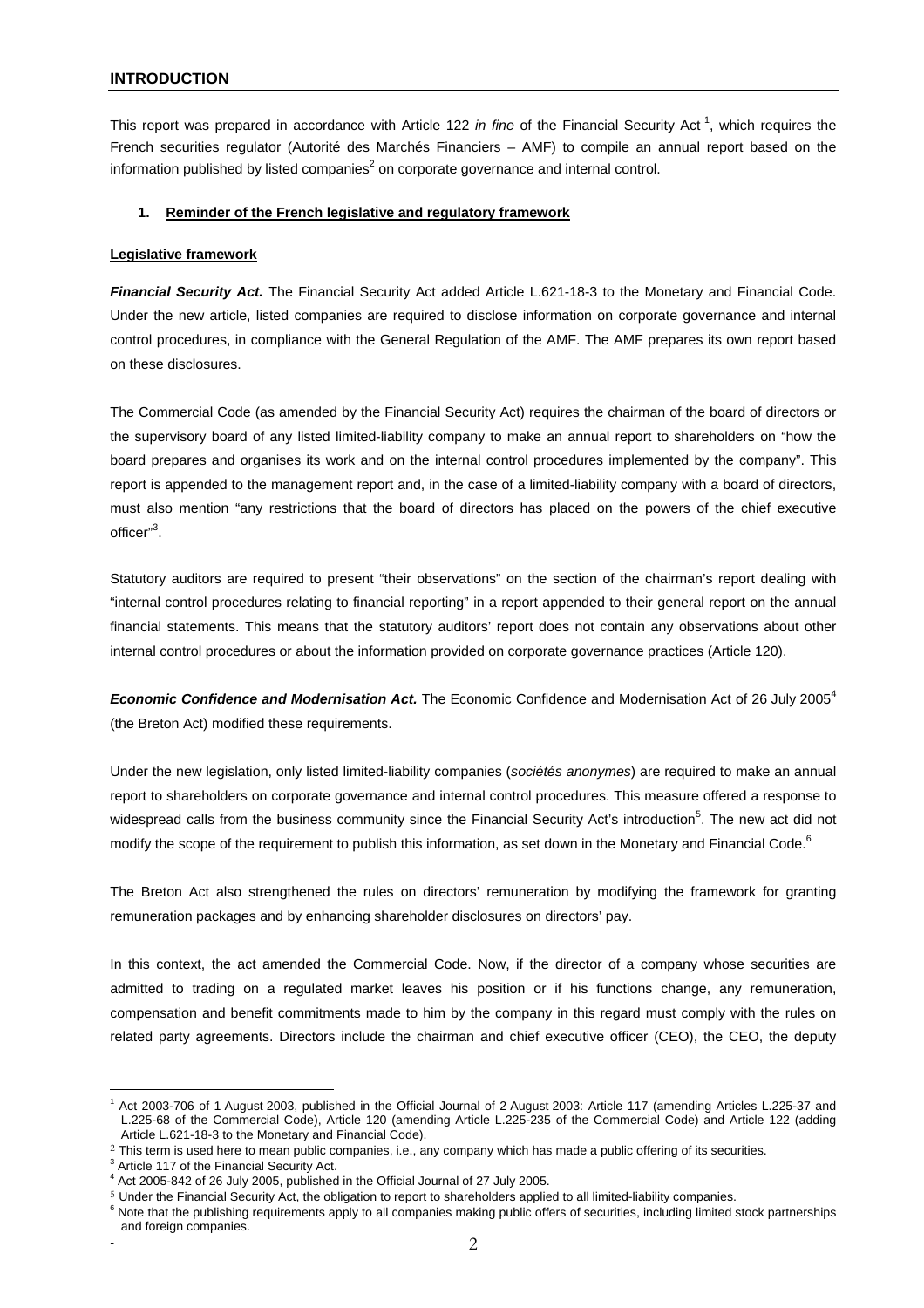CEO, and members of the executive board in companies with an executive board and a supervisory board<sup>7</sup>. This amendment has lifted the uncertainties surrounding deferred compensation for directors (unilateral decision by the board or related party agreements) and created a single regime for the different remuneration packages made available to directors, which include perks, stock options, golden parachutes and supplementary pension schemes.

The Breton Act also enhanced disclosures to shareholders on corporate officers' pay, by requiring management reports to describe:

- the fixed, variable and exceptional portions of directors' remuneration and benefits, with a breakdown of these components plus the criteria used to calculate them or the circumstances under which they were granted;
- commitments of any sort made by the company on behalf of corporate officers with respect to remuneration, compensation or benefits due or likely to come due when the individual in question begins or ceases to perform the stipulated functions or takes up different functions, or after such events have taken place. The report is required to specify the procedures used to calculate these commitments<sup>8</sup>.

In addition, the Breton Act requires statutory auditors to make a separate entry in their report attesting that the information in the management report concerning directors' remuneration is true and accurate $9$ .

Takeover Act. Parliament<sup>10</sup> is currently debating a bill that would transpose the European Takeover Directive of 21 April 2004<sup>11</sup>. The new legislation is supposed to come into effect when the implementation deadline expires, i.e. on 20 May 2006 at the latest. The bill includes provisions to strengthen shareholders' rights during the offer period.

During the offer period, directors will be obliged to consult shareholders before taking any steps that could frustrate a bid (Art. 10 of the bill). Furthermore, any authorisations previously granted to directors for this purpose are suspended during the offer period. Also, if a defence measure of this kind was decided on before the beginning of the offer period but not completely implemented, it will have to be approved or confirmed by shareholders $^{12}$ .

The bill also extends the list of information that could have a bearing on a takeover bid and must therefore be mentioned in the management report, including powers of directors, changes in control, securities with special rights, restrictions on voting rights, and rules for appointing and replacing directors.

Furthermore, if a bid is submitted, the directors of the companies in question must convene "their respective works councils immediately to inform them of the bid". The offeree's works council then decides whether to hold a hearing with the offeror and may also indicate whether the bid is hostile or friendly. The offeror's directors must provide the offeree's works council with a copy of the bid prospectus within three days of its publication<sup>13</sup>.

Besides the issue of takeovers, the bill also modifies the rule – introduced into the Commercial Code by the Financial Security Act – that decisions taken at shareholder meetings are null and void if the provisions for electronic voting are breached<sup>14</sup>. The legislative change reflects the recommendations of the report on the exercise of shareholder voting rights<sup>15</sup> prepared by the working group set up by the AMF and led by Yves Mansion. The report found that automatic

Art. 8 of the Breton Act, amending Articles L. 225-42, L. 225-90, L. 225-22 and L. 225-79 of the Commercial Code.<br>8 Art. 9 of the Preten Act, amending Article L. 225-102.1 of the Commercial Code.

 $^{\text{\tiny{\textup{o}}}}$  Art. 9 of the Breton Act, amending Article L. 225-102-1 of the Commercial Code.<br><sup>9</sup> Art. 9 of the Breton Act, amending Article L. 225-235 of the Commercial Code.

<sup>&</sup>lt;sup>10</sup> The draft legislation has been adopted by the Senate and is scheduled to be brought before the National Assembly in December 2005.

<sup>&</sup>lt;sup>11</sup> Official Journal of the European Union No. L 142 p. 12s.

<sup>&</sup>lt;sup>12</sup> The bill therefore repeals Article L.225-129-3 of the Commercial Code, which states that "any delegation made by the general meeting is suspended while a takeover bid or exchange offer for the company's securities is in progress, unless it forms part of the company's normal business activities and its implementation is not liable to cause the offer to fail".<br><sup>13</sup> Article 7 of the bill, which extends Article L. 432-1 of the Labour Code.

<sup>14</sup> Article L. 235-2-1 of the Commercial Code.

<sup>&</sup>lt;sup>15</sup> Report on the exercise of shareholder voting rights, AMF Monthly Review, No. 17, September 2005. Cf. p. 37,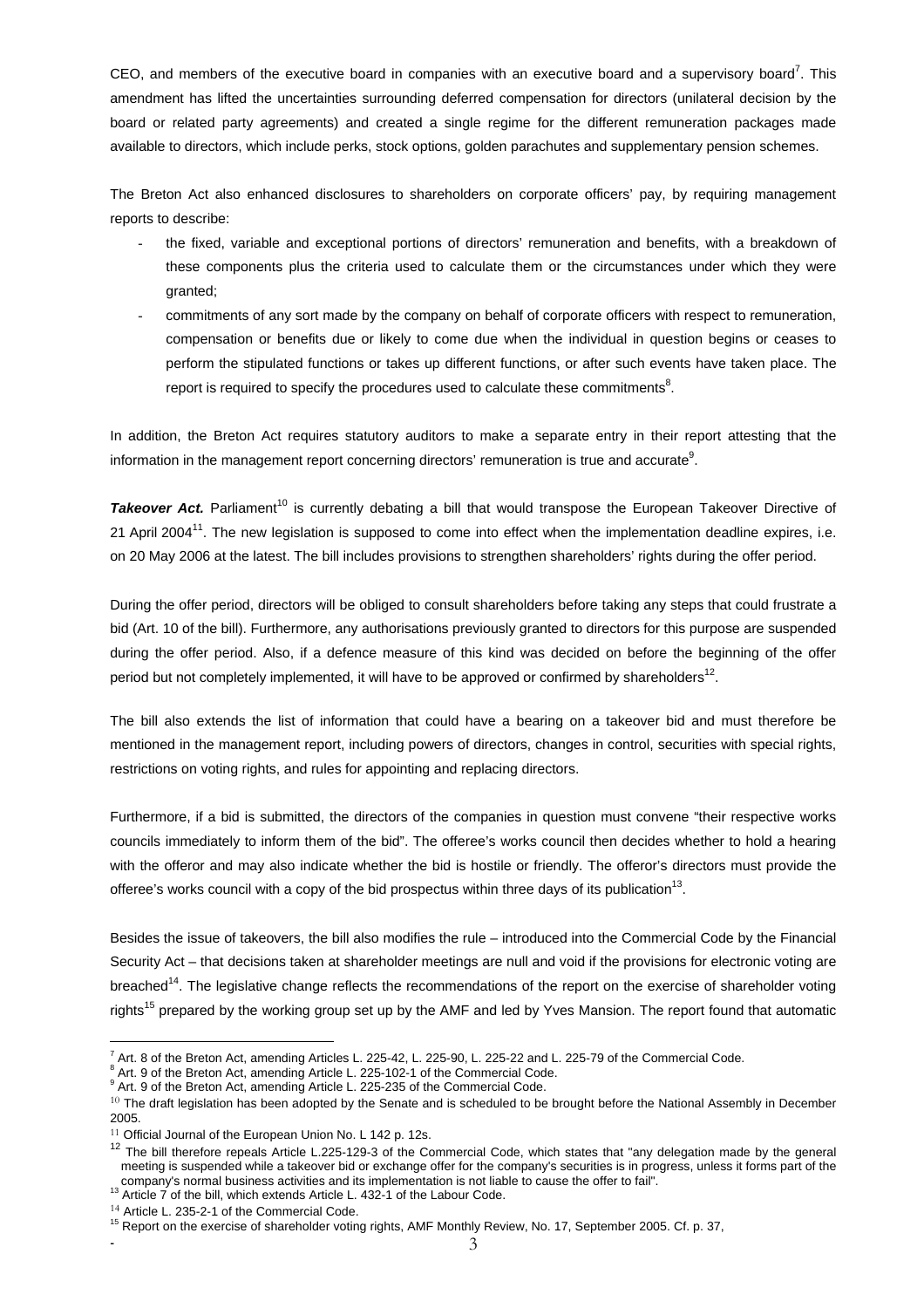nullity rules had stymied the growth of electronic voting by making companies reluctant to use this inexpensive voting approach for fear that all the decisions taken at a given meeting could be cancelled in the event of disputes over shareholder identity. Making nullity non-automatic<sup>16</sup> should promote the spread of electronic voting.

In October 2005, the AMF organised a consultation on the working group's recommendations, some of which may well lead to other legislative and regulatory amendments.

Also, following on from a public consultation by the European Commission, European-level talks are set to begin in 2006 on a proposal for a directive to facilitate cross-border voting.

#### **Regulatory framework**

In accordance with Article 122 of the Financial Security Act, the AMF General Regulation sets the rules for publishing information on corporate governance and internal control. These rules appear in Articles 221-6 to 221-8 of the AMF General Regulation.

The AMF has also explained what it expects in terms of the content of companies' disclosures on corporate governance and internal control<sup>17</sup>.

It has called on companies to follow the guidelines released by industry bodies on the principles and procedures for preparing the chairman's report, and in particular the section on internal control procedures. The guidelines are in a joint document published by the French Association of Private Companies (Association Française des Entreprises Privées – AFEP) and the French Business Confederation (Mouvement des Entreprises de France – MEDEF)<sup>18</sup> and in the legal memorandum published by the National Association of Joint-Stock Companies (Association Nationale des Sociétés par Actions –  $ANSA)^{19}$ .

In the same recommendation, the AMF provided additional guidance on corporate governance and internal control.

Furthermore, the supervisory authority for the audit industry (Haut Conseil du Commissariat aux Comptes – HCCC) is currently examining a new standard on the content of the auditors' report on the chairman's report, with a view to its approval by the Minister for Justice $20$ .

**Corporate governance.** In its 2003 and 2004 recommendations on drafting registration documents<sup>21</sup>, the AMF referred to the reports by market advisory groups on corporate governance<sup>22</sup>, calling on listed companies to "provide a transparent description of the corporate governance rules that they follow". Further, the AMF asked companies to say which recommendations they had implemented and to explain, where applicable, why they had not followed other recommendations.

which deals with internet voting ahead of shareholder meetings.

<sup>&</sup>lt;sup>16</sup> Article 22 of the bill, which was introduced by a Senate amendment, extends Article L. 235-2-1 of the Commercial Code. It states that a judge may rule that a decision is not null and void if an incident disrupts electronic voting but has no impact on the adoption or rejection of proposals. Before they can benefit from this exception to the nullity rules, companies must prove that they have

deployed the resources necessary to identify shareholders, enable participation and ensure voting integrity.<br><sup>17</sup> Corporate Governance and Internal Control – Disclosure and Publication Requirements for Listed Companies, AM

Review, March 2004, No. 1, p. 39s (in French). 18 AFEP/MEDEF guidelines published on 17 December 2003, entitled "Enforcement of the Financial Security Act with regard to the chairman's report on internal control procedures

Memorandum No. 3267 of 5 November 2003 prepared by ANSA's Legal Affairs Committee.<br><sup>20</sup> Currently, auditor reports are prepared in accordance with a technical opinion by the National Statutory Auditors' Institute<br>(Compagni

<sup>&</sup>lt;sup>21</sup> COB Monthly Bulletin, January 2003, No. 375, p. 17s and AMF Monthly Review, March 2004.<br><sup>21</sup> COB Monthly Bulletin, January 2003, No. 375, p. 17s and AMF Monthly Review, March 2004, No. 1, p. 39 s.<br><sup>22</sup> These recommend Report of September 2002. These reports have been consolidated in a joint AFEP/MEDEF document entitled "Corporate Governance for Listed Companies" published in October 2003.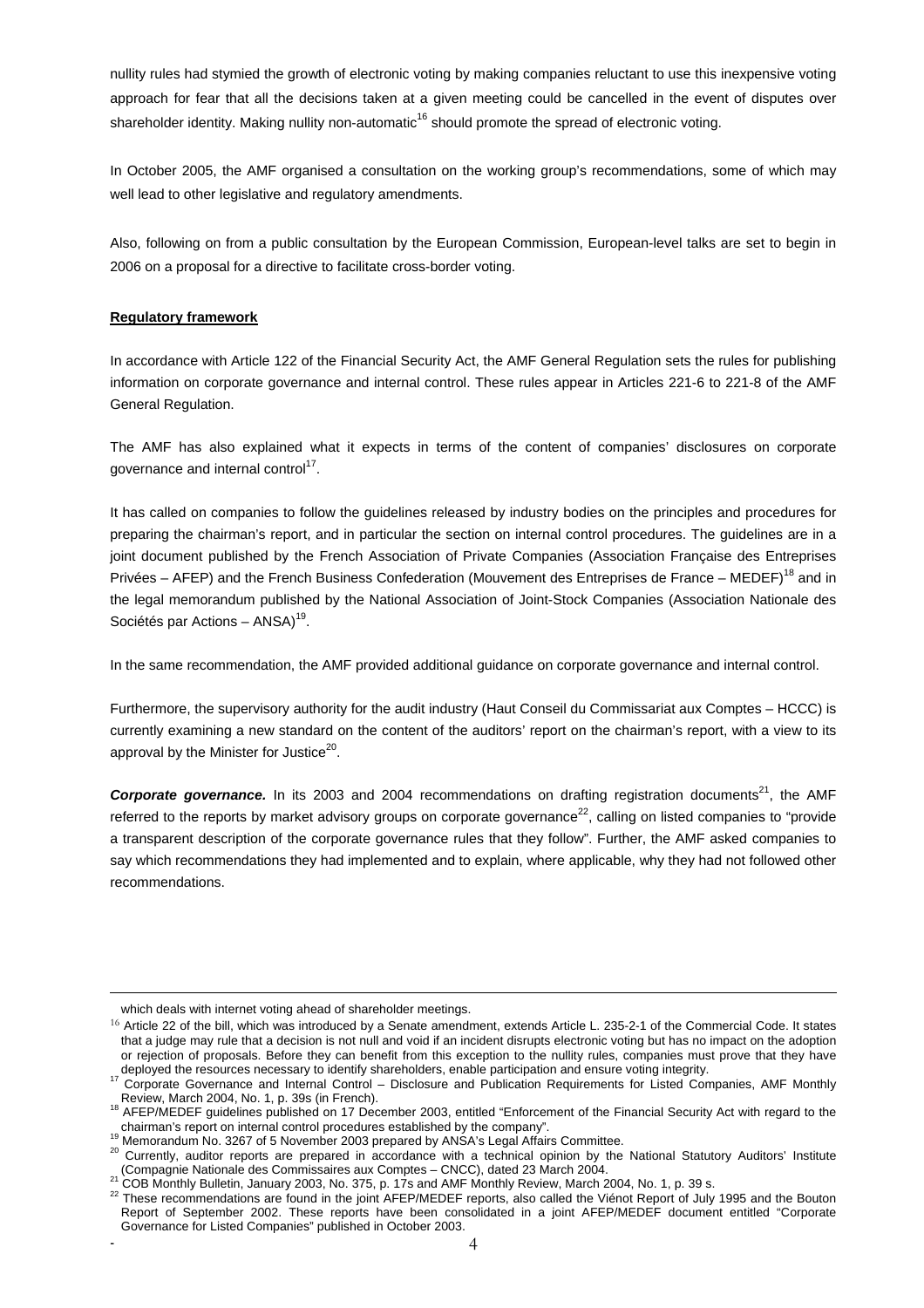In its January 2004 recommendation<sup>23</sup> and in its first report on information published by companies pursuant to the Financial Security Act<sup>24</sup>, the AMF extended this guidance to include all listed companies. It also ruled that the question of "how boards prepare and organise their work" could be considered to come under the heading of corporate governance, since all the recommendations in the AFEP/MEDEF report deal with the way in which boards of directors prepare and organise their work.

*Internal control.* The AMF said that reports prepared by listed companies should include information with market relevance, and not just descriptive details. In its January 2004 recommendation, the AMF therefore asked companies to give details of the due diligence performed in connection with their reports, such as interviews with senior executives, discussions at the board level, meetings with the statutory auditors and the audit committee, where applicable.

The AMF also reminded companies of two obligations that had to be met in the context of preparing these reports.

First, statutory auditors have an obligation to report any problems encountered during an audit to the corporate bodies, including any material deficiencies discovered in internal control procedures<sup>25</sup>. The AMF recommends that the company's report should mention such shortcomings.

Second, market regulations already require companies to make an immediate disclosure of any information that would have a significant impact on their share price, or any material change in information that has already been disclosed. Such disclosures would be required in the event of a material failure or shortcoming in internal control identified in the assessment process or in the due diligence performed in connection with the report $^{26}$ .

In addition, the AMF said it wanted this approach to be part of a dynamic process that would ultimately enable companies to assess the adequacy and effectiveness of their internal control systems. Accordingly, it encouraged companies that had already assessed their internal control procedures in the previous year to include a summary in their report, mentioning any planned strategies for improvement.

The AMF urges companies to keep these recommendations in mind as they prepare their reports on FY2005.

Furthermore, in its 2004 report, the AMF said that internal control assessments, while desirable in the long run, were hindered by the lack of a common set of standards. It therefore set up a market advisory group to prepare a set of internal control standards for use by French companies subject to the requirements of the Financial Security Act.

The standards would be designed as a tool for use by companies making public offers of securities. They should also promote greater uniformity in internal control reports, making them clearer to investors. The project is slated for completion before the end of first-half 2006.

The standards should be compared against those in effect in other leading financial centres, notably the COSO standards, to avoid duplicating internal control disclosure requirements, especially for companies that are also listed in the USA.

The above provisions and recommendations also apply to reports on FY2005.

# **2. International environment**

#### **Implementing Sarbanes-Oxley**

 $\overline{a}$  $^{23}$  Corporate Governance and Internal Control – Disclosure and Publication Requirements for Listed Companies, AMF Monthly<br>Review. March 2004. No. 1. p. 39s.

<sup>26</sup> AMF Monthly Review, No. 10, January 2005, p. 43s.<br>
<sup>24</sup> AMF Monthly Review, No. 10, January 2005, p. 43s.<br>
<sup>25</sup> CNCC Standard 2-107.<br>
<sup>26</sup> Article 222-3 of the AMF General Regulation. Listed companies must also disclose that reveals a possible impact on the company's or the group's financial situation.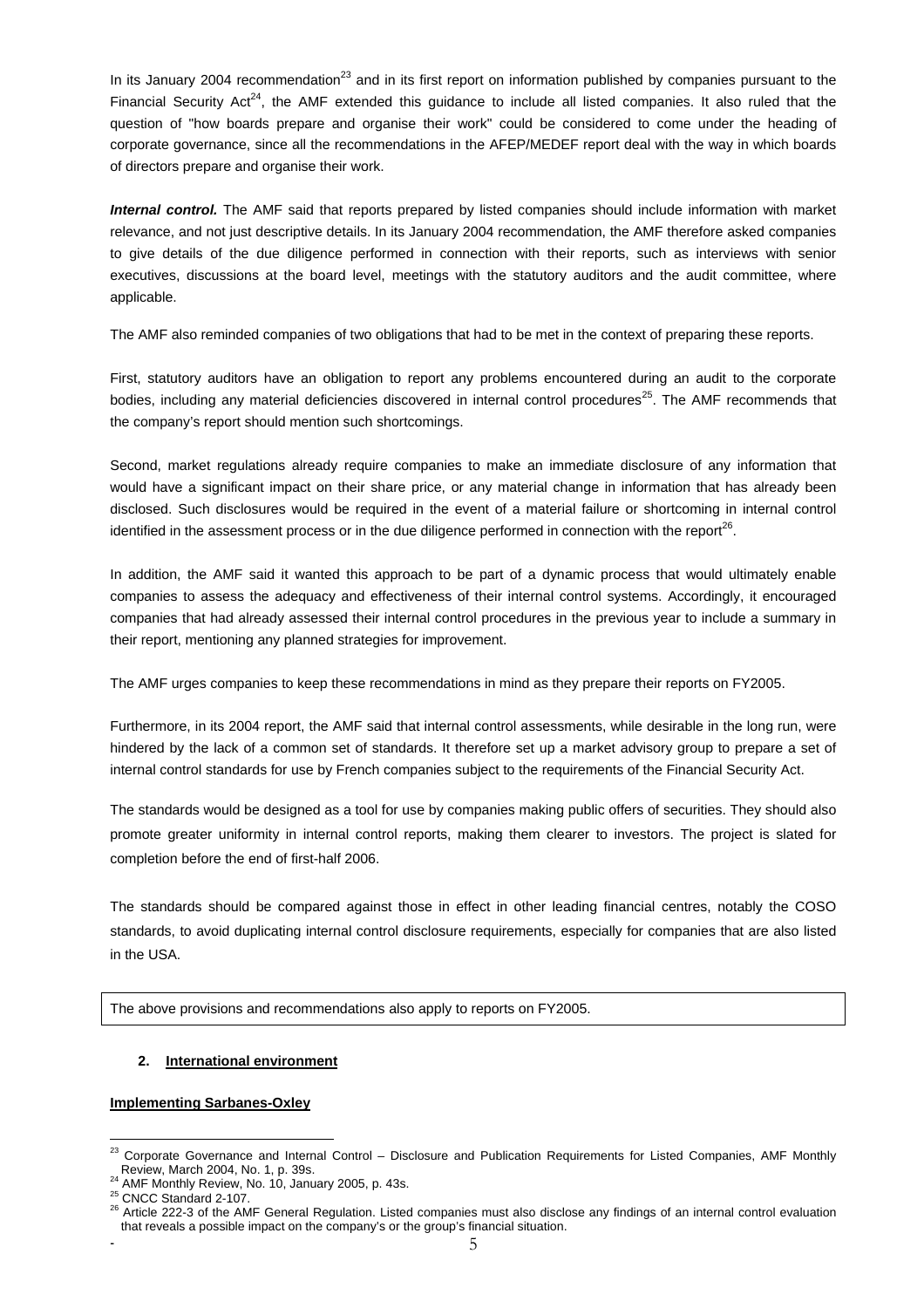In the United States, the provisions in section 404 of the Sarbanes-Oxley Act on the deadline for compliance with internal control disclosure requirements have been relaxed $27$ . The Securities and Exchange Commission (SEC) said in press release on 21 September 2005 that it would give an extra year to issuers, including non-US companies, with a free float of under USD 75 million. They will be required to comply with section 404 for financial years ending after 15 July 2007. Other issuers have until 15 July 2006.

#### **Modifications to European Directives**

**Prospectus and Transparency Directives.** The Implementing Regulation<sup>28</sup> of the Prospectus Directive<sup>29</sup>, transposed into French law by the Breton Act and the AMF General Regulation (which came into force in September 2005), requires companies to disclose their corporate governance procedures. The Breton Act also transposes some provisions of the Transparency Directive<sup>30</sup>, which requires the responsible individuals to make statements to the effect that the annual and interim financial statements and management reports represent a true and fair view of the company's situation. Next year, the AMF General Regulation is going to clarify the content of these new obligations, which have to be implemented by 20 January 2007 at the latest<sup>31</sup>.

*Fourth and Seventh Accounting Directives.* As part of its plan to move forward on "modernising company law and enhancing corporate governance in the European Union<sup>"32</sup>, the European Commission has published proposals to modify the Fourth and Seventh Accounting Directives. On 20 December of last year, the Commission released a consultation paper aimed at reviewing the action plan so as to review existing measures and identify Commission priorities in the area.

Proposed amendments include introducing a statement on corporate governance, internal control and risk management as part of the financial reporting process for companies registered in Europe whose securities are traded on a regulated market.

Companies would be required to include their corporate governance statement as a separate and easily identifiable part of the management report. The Directive stipulates the minimum content requirements for these statements.

As a minimum, all EU listed companies would have to provide shareholders with information about how corporate governance is organised, indicate whether the firm has introduced a corporate governance code, either voluntarily or because it was obliged to, and say whether it applies provisions that go beyond those required under national laws. Companies that follow a corporate governance code, voluntarily or not, are required to take an "comply or explain" approach.

The European Parliament adopted the draft on 15 December 2005 at first reading.

*Eighth Directive.* The Council reached political agreement on the proposed Eighth European Directive on statutory audit after the European Parliament adopted the proposals in late September. Under the proposal, public interest entities<sup>33</sup> must have an audit committee whose tasks will include tracking the financial reporting process and

 $27$  The Act requires an assessment of internal control over accounting and financial issues, under the responsibility of the chief executive officer and the chief financial officer.<br><sup>28</sup> Regulation EC 809/2004 of 29 April 2004, Official Journal of the European Union L 149, p.1s. Cf. in particular points 14 to 16 of

the schedule for share registration documents in Annex I of the Regulation.

<sup>&</sup>lt;sup>29</sup> Directive 2003/71/EC of 4 November 2003 on the prospectus to be published when securities are offered to the public or admitted to trading, Official Journal of the European Union L 345, p.64s.

 $30$  Directive 2004/109 of 15 December 2004 on the harmonisation of transparency requirements in relation to information about issuers whose securities are admitted to trading on a regulated market, Official Journal of the European Union L 390, p. 38s.

 $31$  The legislative component of the transposition was inserted into the Breton Act. However, some of the provisions will not come into effect until 20 January 2007, which is the deadline for transposition.<br><sup>2</sup> Commission Communication adopted on 21 May 2003, COM(2003) 284 final.

 $\sim$  6 33 The concept of public interest entities was discussed and developed as part the work done on statutory audits by the EU Committee on Auditing. Article 2 of the Directive provides a definition for this type of entity. Public interest entities include entities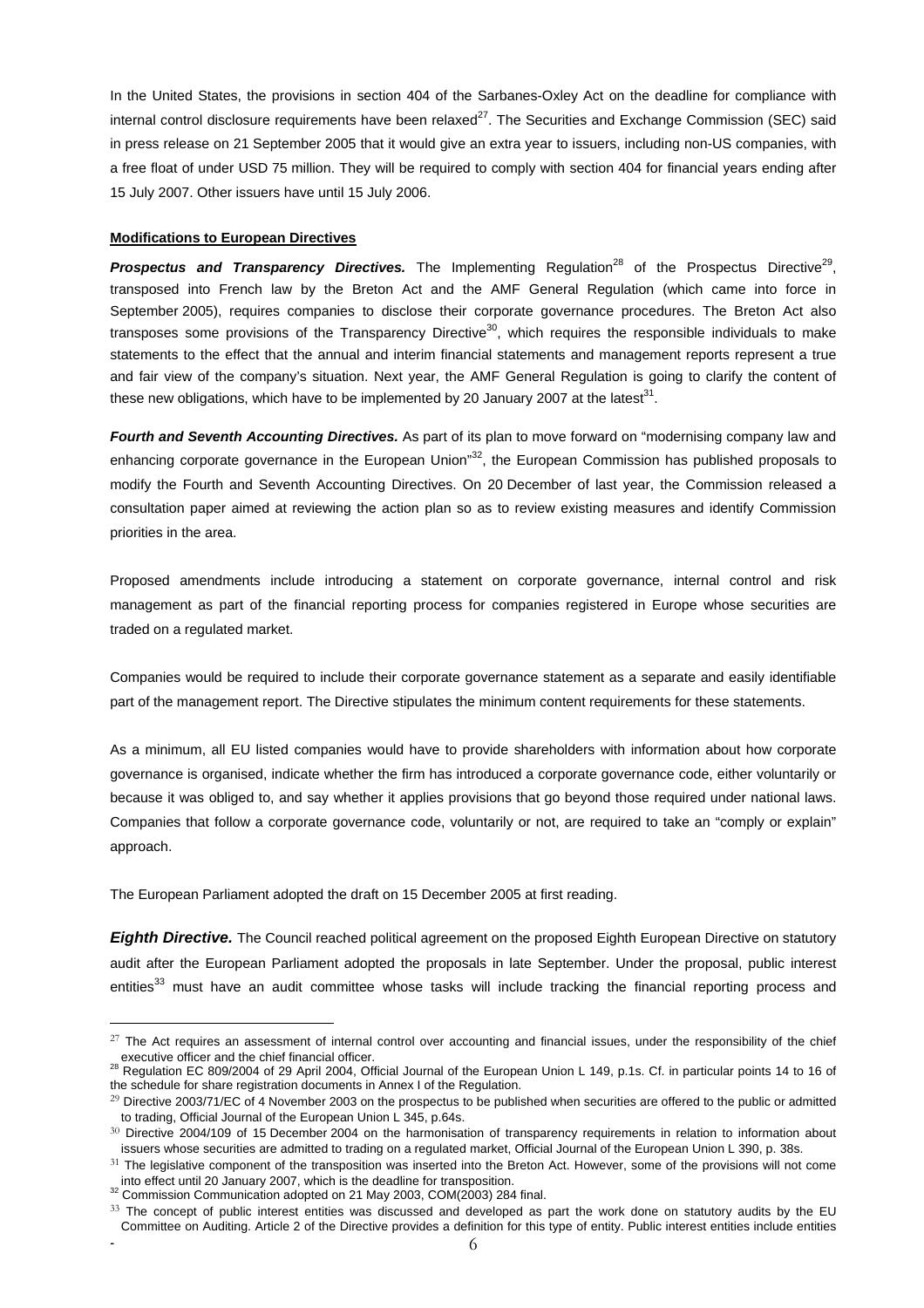monitoring the effectiveness of the company's internal control, internal audit (where applicable) and risk management systems.

This position of principle notwithstanding, audit committees are unlikely to become widespread across all EU Member States because the Directive stipulates that Member States may allow the functions of the audit committee to be performed by the entity's main administrative or supervisory body. Member States will also be free to decide whether the audit committee should be made up of non-executive members of the administrative body and/or of members of the supervisory body of the audited entity and/or members appointed by the general meeting of shareholders of the audited entity. At least one member of the audit committee should be independent and have competence in accounting and/or auditing.

Member States shall ensure that the statutory auditors or audit firms carrying out statutory audits for public interest entities provide an annual statement to the audit committee confirming their independence with respect to the audited entity, disclose additional services provided to the audited entity, and discuss with the audit committee threats to their independence and the safeguards applied to mitigate those threats.

The statutory auditors shall report to the audit committee on key issues arising from the audit, and especially on material weaknesses in internal control in relation to the financial reporting process.

#### **Non-binding rules**

 $\overline{a}$ 

*European Commission recommendations.* As part of its 2003 action plan, the European Commission published two recommendations on corporate governance for listed companies. The first, dated 14 December 2004, dealt with the remuneration of directors of listed companies. Among other things, it recommended that shareholders be provided with information on the company's remuneration policy and on the individual remuneration packages of directors. The second, dated 15 February 2005, concerned the role of non-executive or supervisory directors of listed companies and on the committees of the supervisory board. It provides a definition for non-executive and independent directors, stating that "a director should be considered to be independent only if he is free of any business, family or other relationship, with the company, its controlling shareholder or the management of either, that creates a conflict of interest such as to impair his judgement". Member States are also required to adopt a number of criteria at the national level to assess the independence of directors, taking into account the guidance provided by the Commission. The Commission also recommends that companies create audit, nomination and remuneration committees, but leaves open the possibility of grouping these functions into fewer than three committees. Furthermore, the Commission recommends that the supervisory board be evaluated.

Given the complexity of these issues and differences in national practices, the Commission decided to take a recommendations-based approach, to give Member States the flexibility needed to apply the associated principles. Member States have been invited to take the necessary measures to promote the application of the principles set out in the recommendations by 30 June 2006, and to notify the Commission of steps taken in this regard so that it can assess the need for further measures.

*OECD and IOSCO.* In April 2004, the Organisation for Economic Cooperation and Development (OECD) amended its corporate governance principles, which constitute a charter endorsed by all the OECD countries. In 2005, the OECD introduced a methodology to assess Member States' corporate governance systems, with a view to determining how the OECD principles are being put into practice.

that have significant public relevance because of the nature or size of the business, or the number of people employed. Companies whose securities are admitted to trading on a regulated market, banks and insurance undertakings are considered to be public interest entities.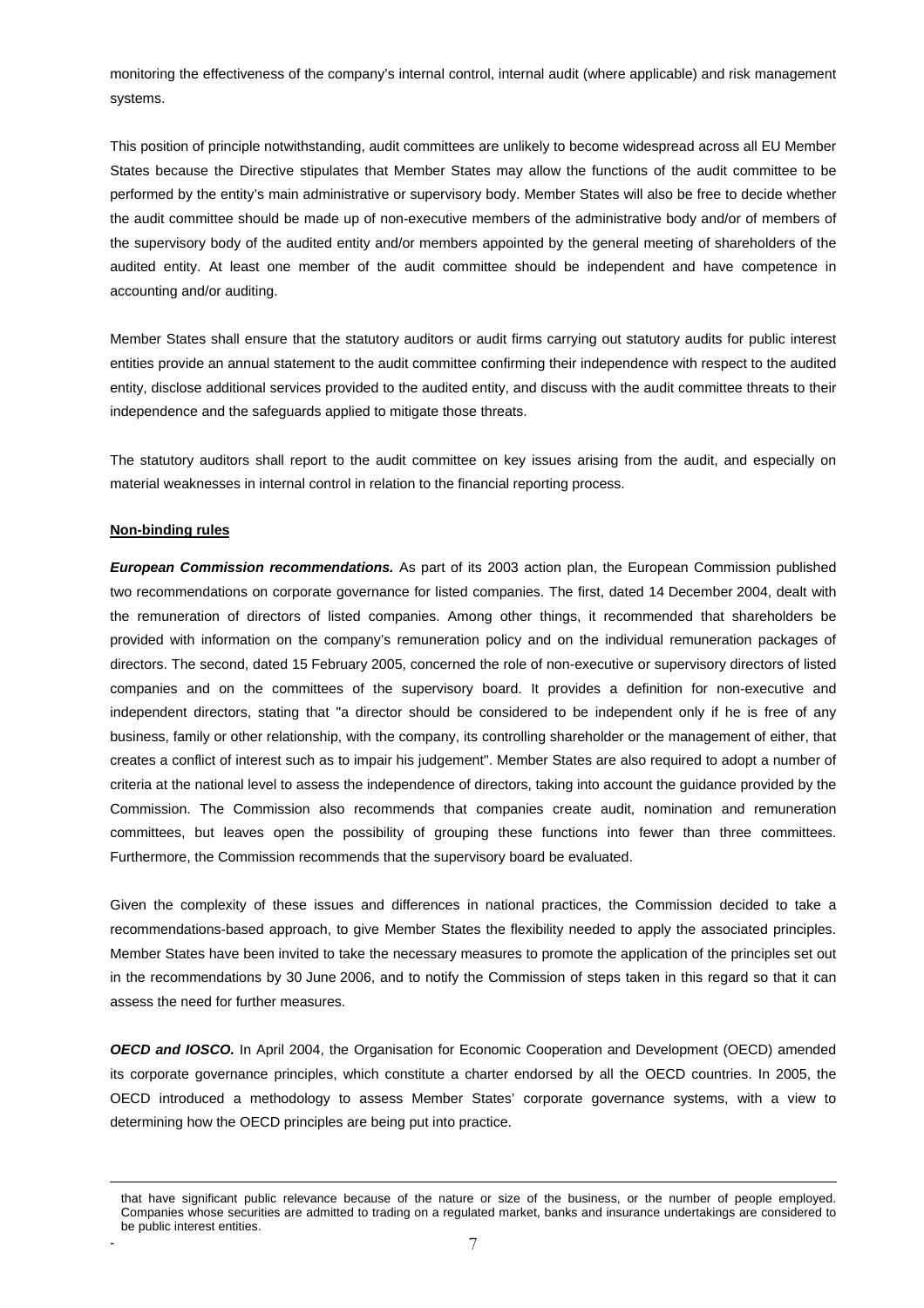In late October 2005, the International Organization of Securities Commissions (IOSCO) and the OECD set up a joint working group to consider application of principle VI, point E of the OECD corporate governance principles on "objective independent judgement" of the board, which deals with the question of independent directors, and to explore ways to protect minority shareholders.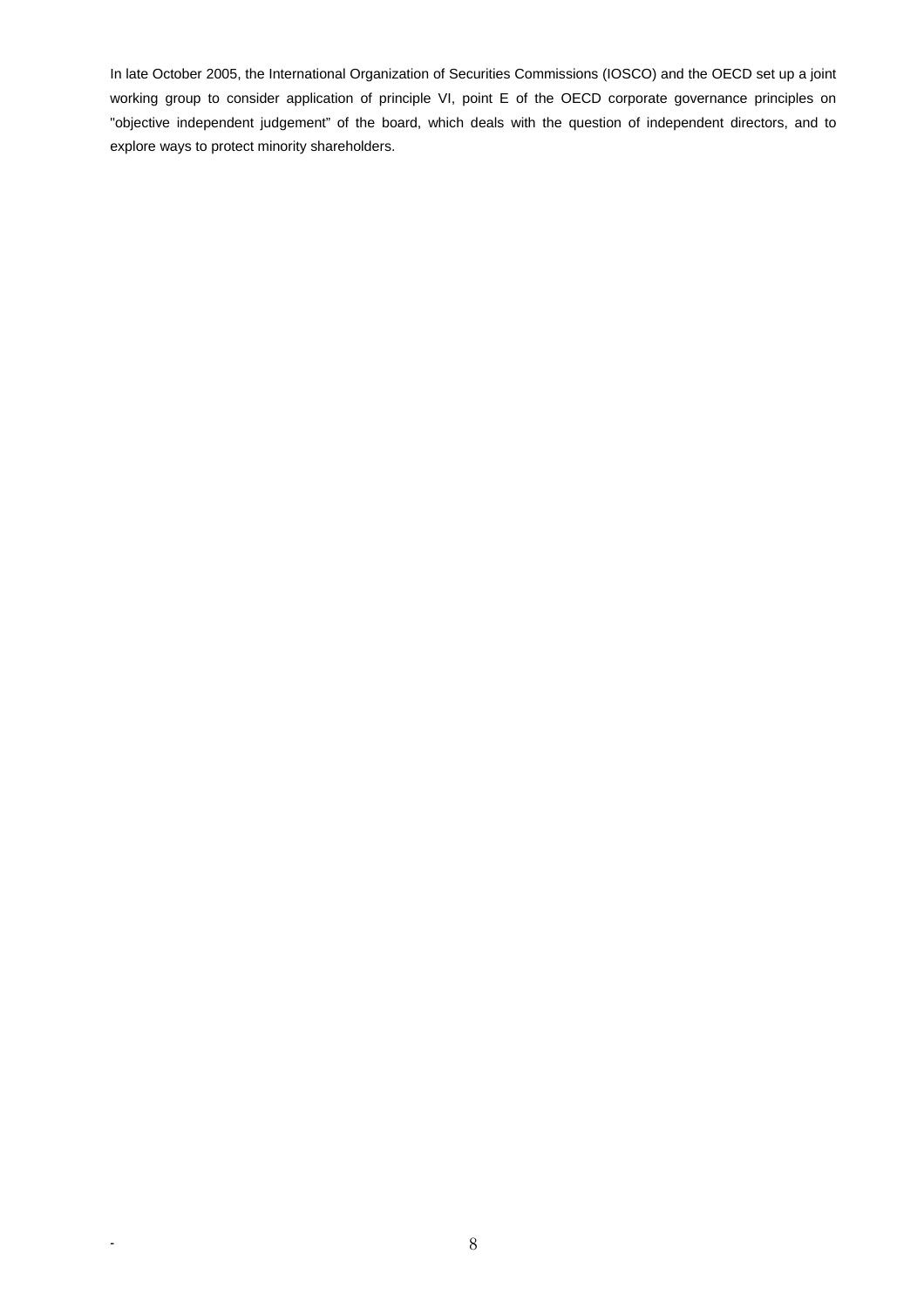# **1.1. Methodology**

The purpose of this report is to gauge the relevance of corporate governance and internal control disclosures by companies making public offers of securities. The report is based on a documentary analysis and a series of informal interviews (see below).

# **1.1.1 About the sample**

The following analysis of disclosures by companies making public offers of securities was made as of 30 October 2005 on a sample of 108 reports. A list of the companies in the sample can be found in Appendix I. As with last year's sample, the AMF examined all the companies in the CAC 40 index at 31 December 2004, but also made a point of considering a range of other firms representing all sizes and sectors, including companies on the Marché Libre and foreign companies.

#### **1.1.2 Methodology for analysing reports**

The AMF prepared a checklist for the main areas covered in the industry recommendations on corporate governance and internal control and used it as the basis for a statistical analysis of the contents of reports filed by sample companies.

#### **1.1.3 Interviews with companies and statutory auditors**

The AMF wanted to supplement its analysis of documents with face-to-face meetings with a number of listed companies and statutory auditors<sup>34</sup>. This process, which focused on the practical experience of the players concerned, was designed to gain a better understanding of the work companies have done to improve corporate governance and internal control, to gain an insight into the methods they use to document, test and assess the effectiveness of their procedures, and to learn about any difficulties encountered along the way. The interviews were conducted in Autumn 2005.

Interviewees were asked about a range of subjects, including the scope of reports, problems encountered by companies during the drafting process, the main comments by statutory auditors in this regard, companies' objectives for 2005 (e.g. in terms of risk mapping and procedures for assessing internal control), their thoughts on legal and regulatory requirements, the role of senior managers and statutory auditors, and their position on the French standards currently being prepared by the market advisory group.

# **1.1.4 Other research published in this area**

In addition to its own work, the AMF monitored other publications and events that dealt with corporate governance proposals. The French Institute of Company Directors (Institut Français des Administrateurs – IFA) released its new recommendations on 19 October 2005. Also in Autumn 2005, the AMF working group chaired by Yves Mansion on voting at shareholder meetings published its proposals, and several organisations issued the findings of their corporate governance reviews.

# **1.2 Compliance with disclosure rules**

 $\overline{a}$ 

At 30 October 2005, all bar one of the registration documents analysed by the AMF contained a report from the chairman or information on the subjects stipulated in Article 117 of the Financial Security Act. Also, statutory auditors' reports were supplied for all French limited-liability companies.

 $34$  To conduct these interviews, the AMF selected a few representative companies, including one mid-sized French firm from the industrial sector, one large French industrial firm, a foreign company, an issuer listed in the USA and a French company from the banking sector. The AMF also met with some of the main audit firms that provide statutory auditing services to listed companies.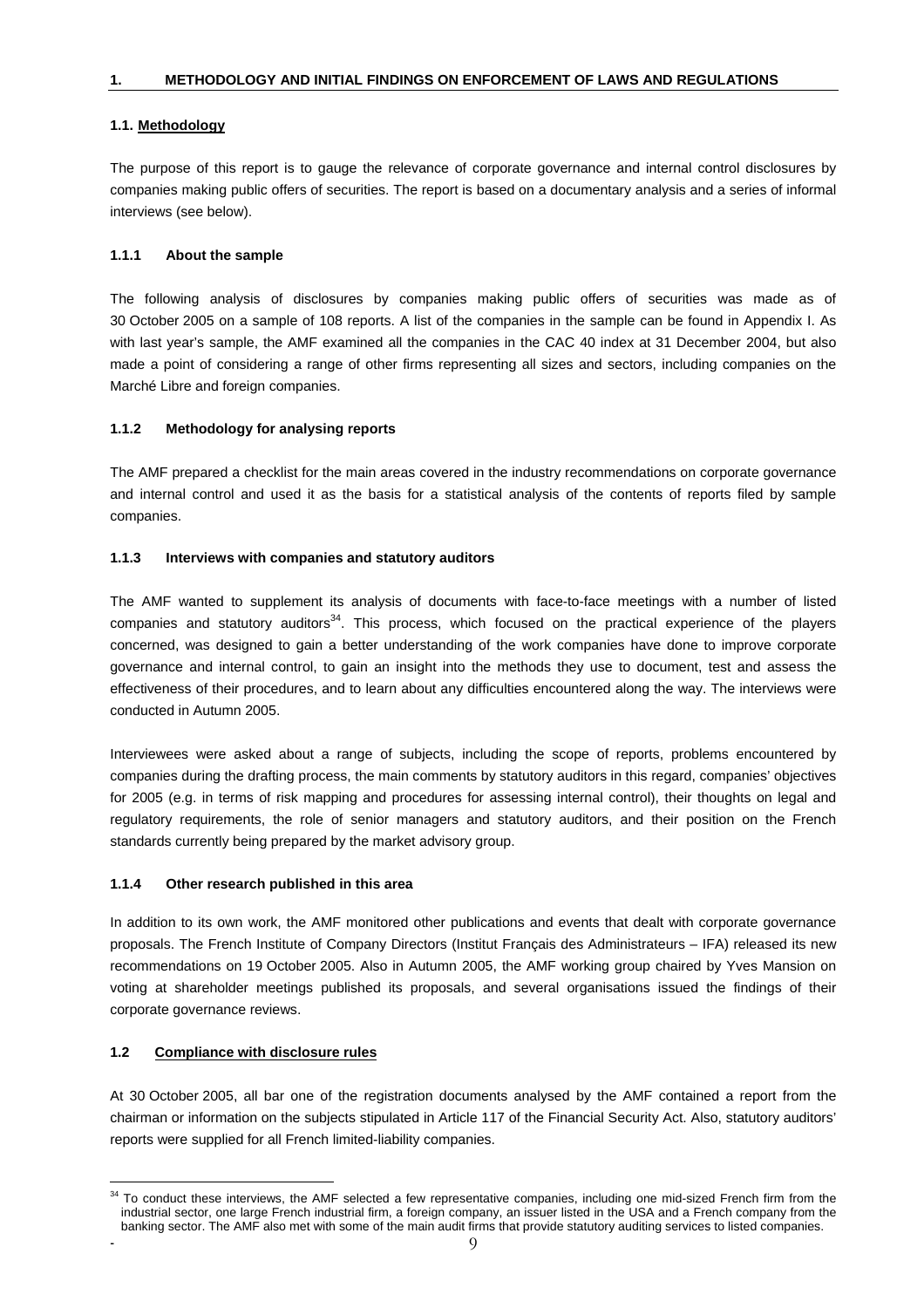The AMF found that in 2004, 280 companies whose securities were admitted to trading on Eurolist had failed to meet the requirement to disclose information on corporate governance and internal control.

These included five companies in Eurolist's Segment A (three of which were eligible for the deferred settlement facility, or SRD), 38 in Segment B (four eligible for the SRD), 130 in Segment C, 84 in the Foreign Stocks Segment (11 eligible for the SRD) and four in the special section<sup>35</sup>.

The AMF found that once again many companies failed to comply with their statutory disclosure requirements. Note that the AMF will post online the names of companies that fail to meet the requirement to publish a report on corporate governance and internal control<sup>36</sup>. The list will reflect the publication gaps detected when this report was compiled.

#### **1.3 Inclusion of reports in registration documents**

Following the AMF's January 2004 recommendation, almost all the sample companies included their corporate governance and internal control reports in their registration document. Indeed, of all the companies that published a registration document, only one did not append its corporate governance and internal control report.

In terms of format, the report typically appeared in a separate section of the registration document or in the notes, in which case it was followed by the statutory auditor's report. Some companies printed the report in the notes but also included part of it in the corporate governance chapter of the registration document, potentially leading to unnecessary repetition.

Large companies in the banking and finance sector provided detailed descriptions of the risks that their internal control systems are designed to manage. Other companies made no connection between the risks listed in the "risk factors" section and those that the internal control procedures are supposed to address (cf. 3.1.4).

The AMF wishes to reiterate that corporate governance and internal control reports should be presented in a clear format. Furthermore, if the content of the report is spread across several sections of the registration document, this should be clearly indicated by including cross-references within the body of the report. Companies submitting their registration document as an annual report should adjust the concordance table to take this requirement into account.

The AMF General Regulation and its implementing instructions have been amended with the entry into force of the Prospectus Directive. New models for prospectuses and registration documents are now applicable. Companies publishing a registration document must include details of their internal control system in the corporate governance chapter of that document<sup>37</sup>. By doing so, they will satisfy their disclosure requirements in this area.

<sup>35</sup> According to a Euronext Notice dated 8 February 2005, Segment A holds companies with market capitalisation of over €1 billion, Segment B is for market caps between €150 million and €1 billion, while Segment C has market caps of under €150 million. The Special Box includes the former Nouveau Marché special section as well as companies from other segments that are subject to

collective proceedings.<br><sup>36</sup> Such a list has been posted since 2003 for companies traded on regulated markets that have not published their quarterly results, half-year results or annual financial statements in the Legal Gazette (Bulletin des annonces légales obligatoires – BALO) as required by law.

<sup>37</sup> Art. 221-8 of the General Regulation.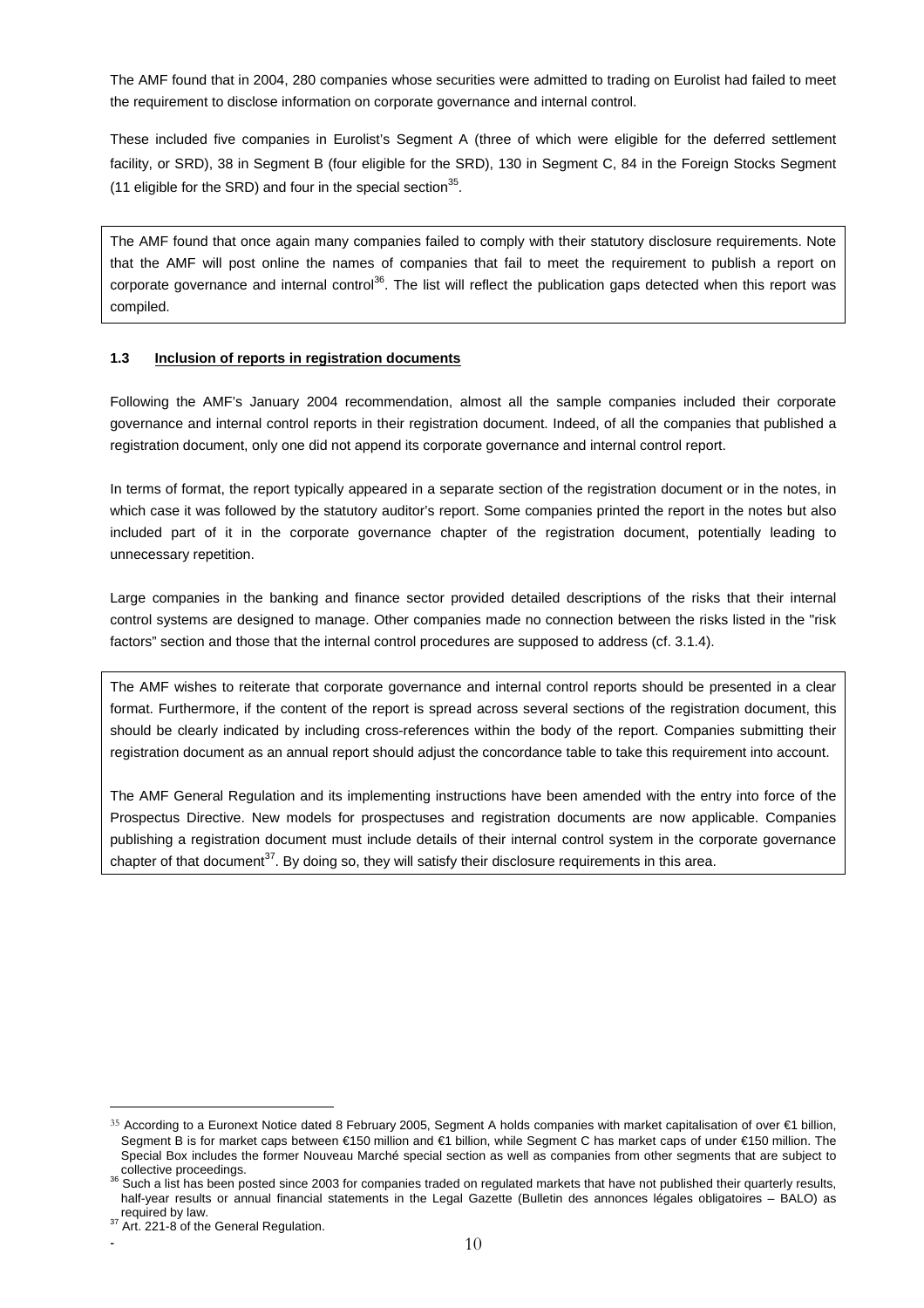## **2. CORPORATE GOVERNANCE**

#### **2.1 How boards prepare and organise their work**

#### **2.1.1 Board organisation**

#### **Composition of the board of directors**

*General information about directors.* In all, 77% of the sample companies had a board of directors, while 21% had a supervisory board and an executive board.

Almost all the companies in the sample provided clear information on the composition of their board: 95% gave the names and number of directors, 60% said how old directors were, and 81% indicated the length of appointments. Other directorships outside the company were also disclosed.

On average, companies in the sample had 10.5 board members.

Furthermore, 19% of the sample companies provided information on the educational background of their directors. In such cases, the leading French institutions – HEC, Institut d'Etudes Politiques, Polytechnique – were well represented. There was also a strong international presence, in the shape of non-French directors and directors who had attended foreign institutions

*Independent directors.* A full 76% of the companies in the sample (95% of CAC 40 companies) said that their board had one or more independent directors. Independent directors accounted for around 46% of all the board members of the sample companies.

Companies did not always explain the criteria for being an independent director. Note that the AFEP/MEDEF report provides a definition in this regard, which is included in Appendix II of this report.

Some 59% of the reports referred to a definition for independent directors. In 78% of cases, this was the AFEP/MEDEF definition. Some companies mentioned this definition, but stipulated that the board had final say over whether a director qualified as independent. For this reason, some directors were described as independent although they did not meet the AFEP/MEDEF criteria.

The 22% of companies that did not use the AFEP/MEDEF criteria either used an in-house definition or followed the NYSE or NASD definitions used in the USA.

The AMF reminds companies that they should say what definition of independence they are using when they supply information on the independence of directors.

*Multiple directorships.* 80% of companies in the sample provided information on the number and types of other directorships held by members of the board of directors.

The boards of the sample companies were evenly split between members holding zero to five other directorships and members with over five directorships.

The information provided in this regard does not tell readers whether companies are complying with Article L. 225-21 of the Commercial Code, which states that individuals may not hold directorships with more than five French limitedliability companies. For the purposes of the article, directorships with group companies do not count, and directorships with unlisted companies count as one directorship. So for shareholders to be confident that the law is being respected, companies must say whether additional directorships are with French limited-liability companies, foreign firms, group companies, non-group companies, or companies whose securities are not admitted to trading on a regulated market.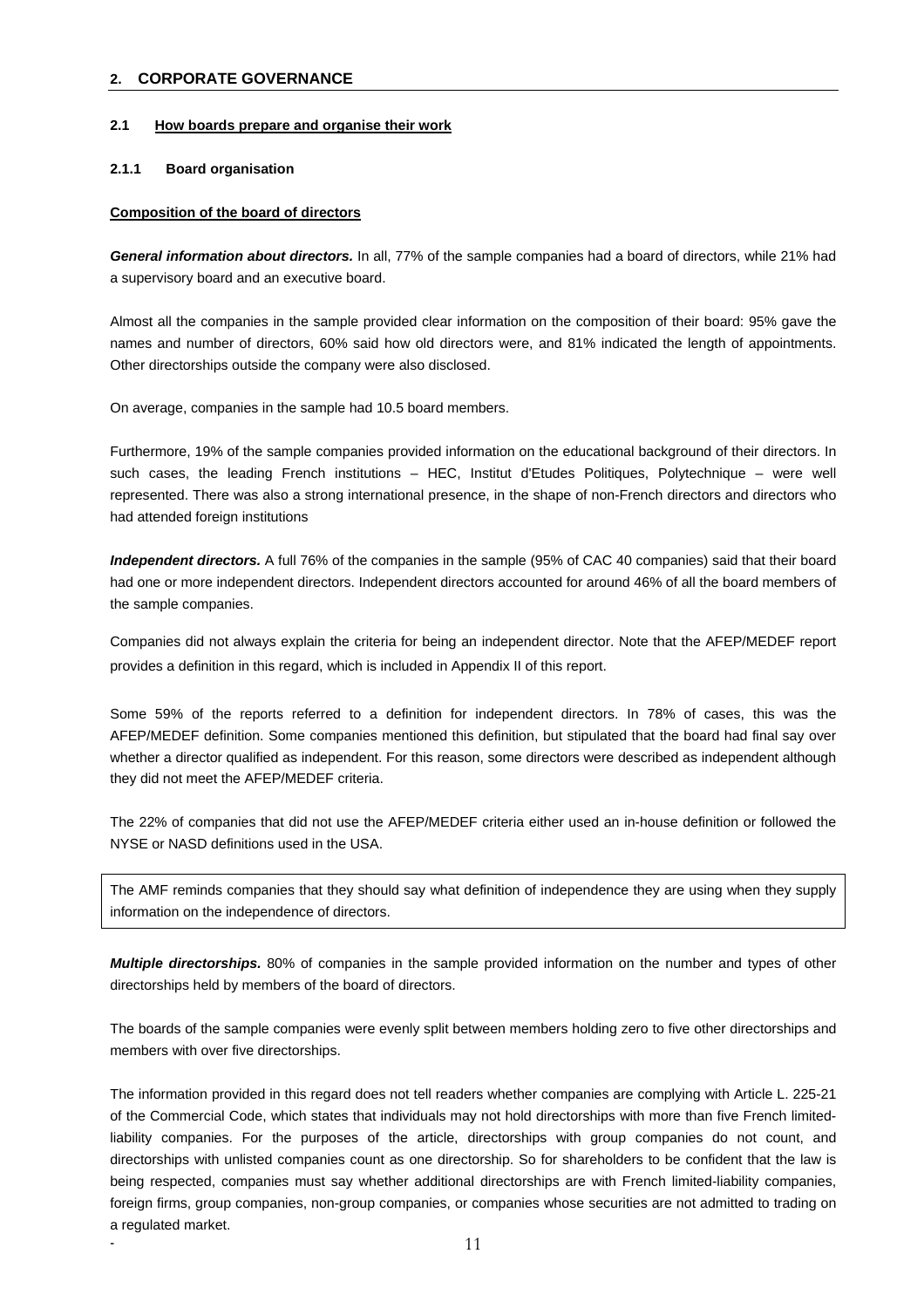The AMF recommends that companies disclose the nature of other directorships held by their directors, indicating for example whether these positions are with group companies, foreign companies or unlisted companies.

# **The role of the board**

Some 67% of the reports analysed gave a precise definition of the board's tasks, compared with 40% last year.

The main tasks cited included examining the financial statements, approving the annual budget, discussing strategy, appointing corporate officers and, where applicable, considering committee reports.

# **2.1.2 Operation of the board and its committees**

# **Board meetings**

All the reports analysed said how many times the board met. On average, the boards of sample companies met 6.6 times a year.

Moreover, 78% of the reports gave director attendance rates, which averaged 86%. Also, 67% of the reports gave details of the information provided to directors ahead of meetings. Generally, directors received information one week in advance. However, these overall results mask differences in the quality of information provided to directors. Some companies, for example, organised seminars lasting several days to raise board members' awareness of particular issues. Others merely reported that their directors had been provided with "the documentation needed to perform their duties".

A total 71% of reports provided Information on issues raised at board meetings, up from 50% last year. The main subject areas covered included the transition to International Financial Reporting Standards (IFRS), reviewing and approving the financial statements, corporate actions, restructuring efforts, company strategy, supervision of committee work, and remuneration arrangements for directors and senior managers. To draw a clear distinction between the tasks of the board and the issues covered in meetings, some companies provided a breakdown of the subjects discussed by directors, sometimes providing details on each individual meeting.

In all, 53% of the reports included a review of the board's activities.

# **Rules of procedure**

Of the companies in the sample, 56% (90% in the case of CAC 40 companies) said that their board was subject to rules of procedure, and three-quarters of these companies gave details of the areas covered by the rules. In 20% of cases, companies said that these rules were available to the public.

In all, 20% of the reports analysed indicated that the rules were amended in 2004. This relatively low percentage can be attributed to the fact that many firms modified their rules in 2003, notably to accommodate the recommendations of the AFEP/MEDEF report.

If the board is subject to rules of procedure, the AMF recommends that companies make these rules public, publish a summary or say where they can be consulted.

# **Specialised committees**

Some 76% of the companies in the sample reported that they had specialised accounts, remuneration and appointments committees, in keeping with the AFEP/MEDEF corporate governance principles. This is broadly unchanged from the 75% recorded in 2003.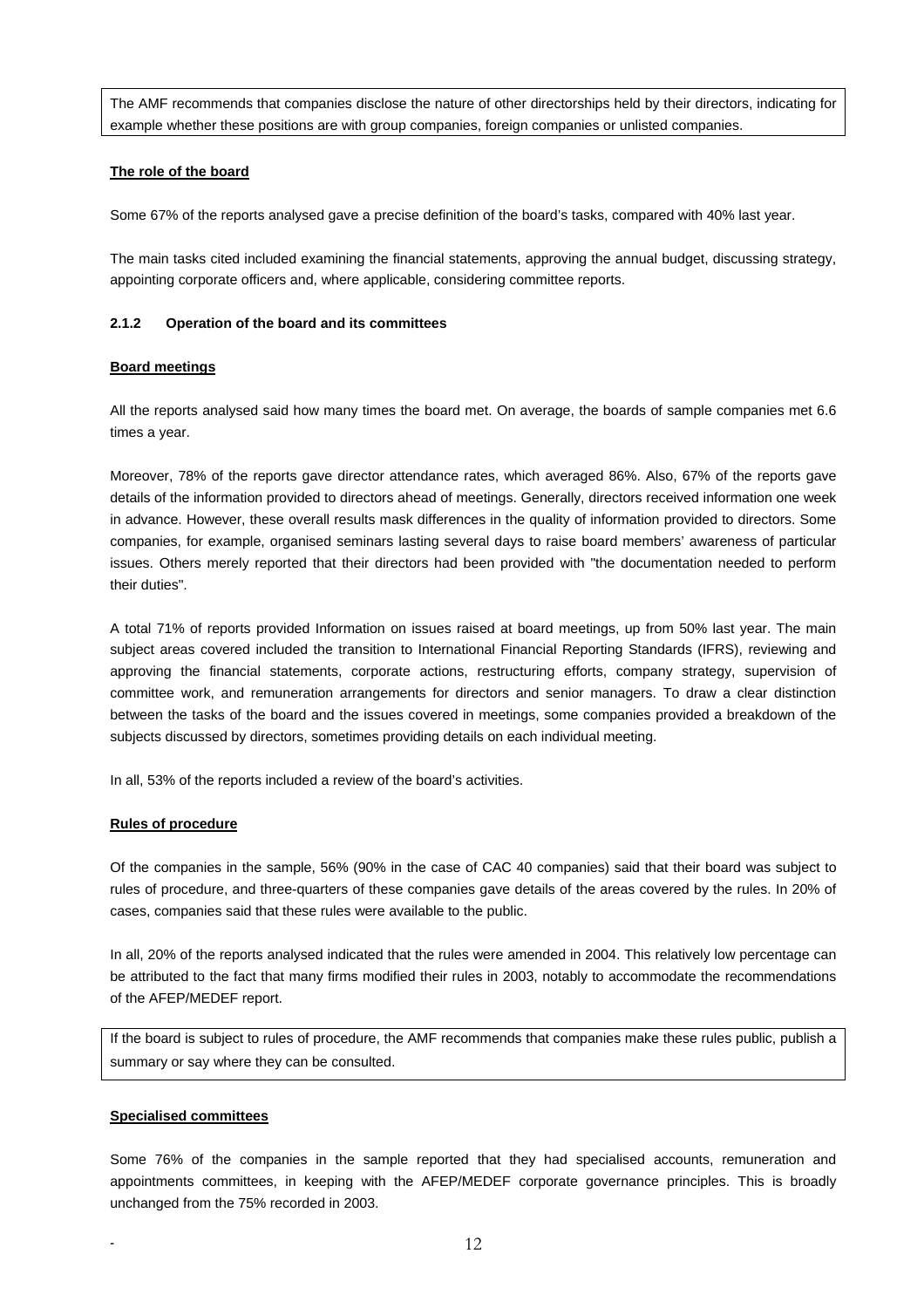Details of how the board of directors or the supervisory board interacted with its committees were provided in 68% of the reports analysed. Most of the reports said that the board had a strong influence on committees, mainly in terms of appointing members and supervising activities. Around one-third of reports indicated that some tasks were delegated to committees, but mostly the board of directors or the supervisory board dealt with the statutory auditors either directly (20%) or indirectly via the audit or accounts committee (50%). Some sample companies also referred to dealings with shareholders and senior management.

*Audit/accounts committee.* Of the sample companies, 68% had an audit or accounts committee, compared with all the companies in the CAC 40.

Almost all the reports provided a precise description of the composition of the audit/accounts committee, including the number of independent directors, the educational background of committee members, and the committee's main tasks. Audit/accounts committees had an average of four members. Typically, these committees were assigned to review the annual and interim accounts and accounting methods, select statutory auditors, monitor risks and examine internal control procedures.

Just over half the reports supplied a detailed description of how the audit committee functioned. Around two-thirds included a review of the committee's activities.

One-half of the companies in the sample provided information on the relationship between the audit committee and the statutory auditors. Audit committees typically supervised the auditors, although they were often involved in selecting and assessing auditors too.

One-third of the reports described the role of the audit committee in preparing the internal control report, which ranged from analysing the chairman's report to supervising the process. In some cases, this included making a report to the chairman and formulating recommendations.

*Remuneration and/or appointments committee.* Of the 76% of sample companies that said they had set up specialised committees, 67% had a remuneration committee, which was merged with the appointments committee in 43% of cases.

A full 93% of the companies that had such committees described their make-up and assignments. However, less than one-half supplied information on how the committees functioned and under two-thirds included a review of the committee's activities.

Remuneration and appointments committees had an average of three members. They were usually tasked with devising the remuneration policy for members of the board of directors / supervisory board and senior management. Depending on the company, the committee was more or less involved in selecting and appointing directors and senior managers.

# **2.1.3 Performance assessment of the board and/or specialised committees**

In all, 37% of the companies in the sample assessed the performance of their boards, compared with just under a quarter last year. In around 80% of cases, these assessments were internal, with external assessors involved in the other 20% or so of cases. Two companies said they had conducted both in-house and external assessments. Of the companies that did assess performance, 75% said they did so on an annual basis.

Just 20% of companies disclosed the results of these assessments. Meanwhile, 22% of companies mentioned ways in which they planned to improve the way the board functioned, for example by clarifying arrangements for holding meetings, organising more meetings with senior managers, and providing training for directors. Some companies, seeing this area as key to the success of their business, positioned themselves within an ongoing process, describing improvements introduced over the course of the year.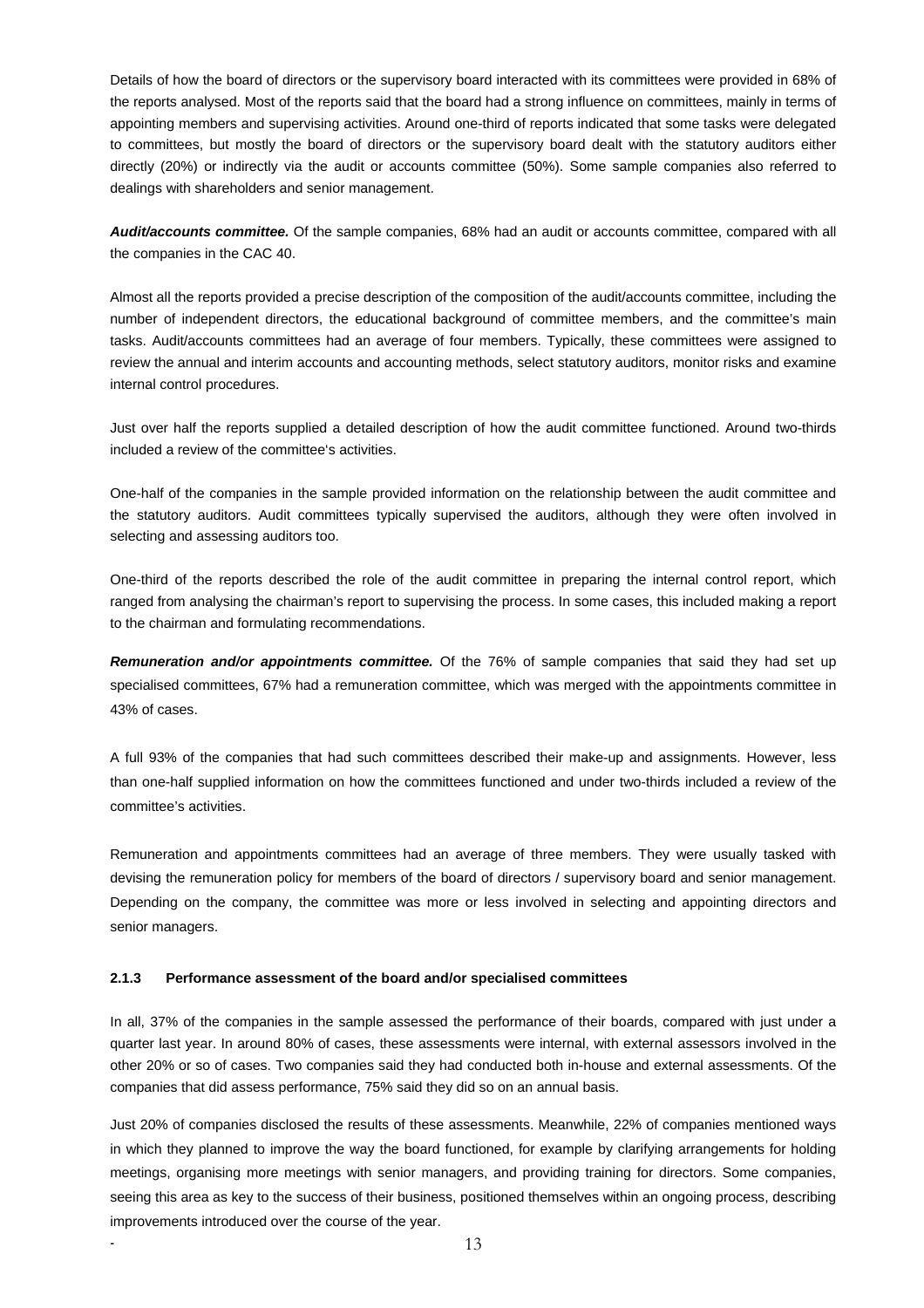Whether or not they conducted an official evaluation, 24% of companies in the sample assessed the input of their directors.

# **2.2 Restrictions that the board of directors places on the chief executive officer's powers**

Some 71% of companies with boards of directors (which comprised 76% of the overall sample) provided information on restrictions placed by the board on the CEO's powers, compared with 30% in 2003. Companies are therefore showing greater transparency on this issue, almost certainly in response to the AMF's recommendation in last year's report. Accordingly, the AMF wishes to reiterate this recommendation, to encourage companies to enhance their disclosure of restrictions on the CEO's powers.

Looking at disclosures made in this regard, some companies used the stock phrase: "aside from legal and regulatory restrictions, the board placed no restrictions on the powers of the chief executive". Others provided a detailed list of transactions requiring board approval, where appropriate referring back to the relevant rules of procedure and bylaws.

The AMF once again recommends that reports describe all restrictions stemming from practices and/or internal rules, as well as those stemming from the rules governing the decision-making process with regard to areas and transactions that have to be referred to the board of directors, with a distinction drawn between matters that require prior approval from the board and matters that require special and periodic reports to the board. In cases were these restrictions are official, the report could refer readers to the company's rules of procedure, if these have been published.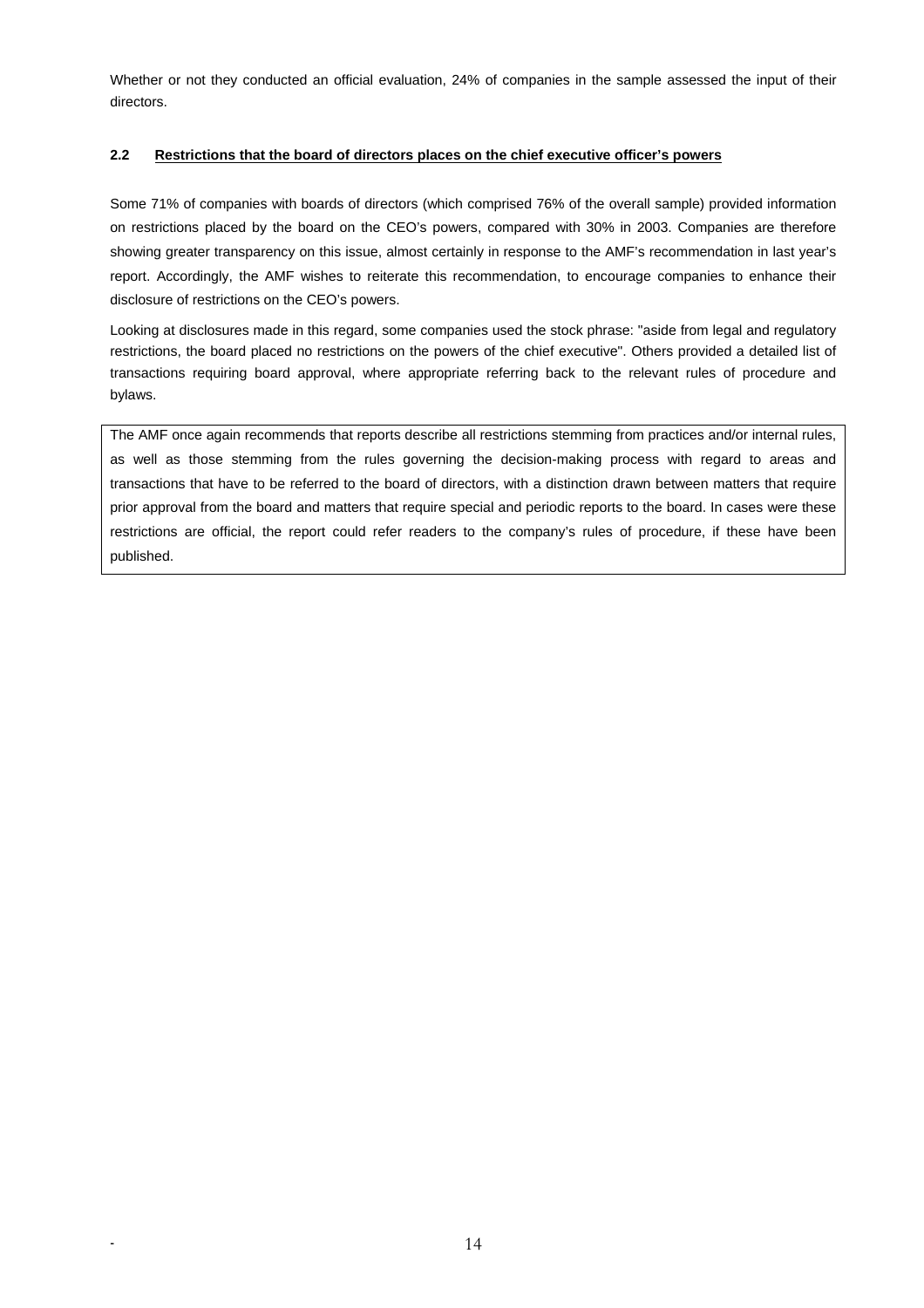#### **3. INTERNAL CONTROL PROCEDURES**

#### **3.1 Description of internal control procedures**

#### **3.1.1 Scope of reports**

Some 80% of the companies in the sample defined the scope covered by their report, and 62% explained which subsidiaries were included. All the reports analysed said that internal control encompassed internal control procedures aimed at ensuring the accuracy of the accounting and financial consolidation process. A further 63% referred to procedures to ensure compliance with laws and regulations, while 81% said that operational control was included.

Just 32% of the sample companies complied with last year's recommendation to separate group procedures from those of certain subsidiaries and to describe any planned measures. Accordingly, the AMF renews this recommendation for companies preparing their 2005 reports.

Virtually all of the reports contained a special section on internal control procedures relating to financial reporting. This format is in line with the wishes of the CNCC<sup>38</sup> and the AFEP/MEDEF recommendation on chairmen's reports, insofar as statutory auditors' reports are required to present observations on this information only.

The AMF once again recommends that information on internal control procedures should always be provided at group level. The report should clearly indicate any differences between the group system and the internal control procedures used by large subsidiaries. The AMF also recommends that companies indicate any future plans in this area, e.g. whether they intend to continue using different systems, planned measures, etc.

#### **3.1.2 Internal control definitions and objectives**

 $\overline{a}$ 

Companies can choose from a range of definitions provided by industry bodies, including the AFEP/MEDEF $^{39}$ , COSO40, the CNCC41, and the Institute of Internal Auditors (IIA) / Institut Français de l'Audit et du Contrôle Internes  $(IFACI)^{42}$ .

These definitions are based essentially on the objectives of internal control. As a result, most companies – 94% of the sample – described the objectives of their internal control system.

Just 58% referred to the inherent limitations of internal control procedures and usually talked in general terms, often singling out the human factor.

 $38$  CNCC technical opinion dated 23 March 2004: "In terms of presentation, it would be helpful for the report to contain separate paragraphs on the procedures relating to financial reporting on which the auditor is required make observations".<br><sup>39</sup> The AFEP and MEDEF say that the purpose of internal control procedures is to "ensure that management ac

as well personal behaviour, are consistent with the business orientations set by the corporate decision-making bodies, consistent with laws and regulations, and consistent with the company's internal values, standards and rules, and to ensure that the accounting, financial and management information provided to the corporate decision-making bodies gives a true and fair representation of the company's situation".

 $40$  According to COSO, "internal control is a process, effected by an entity's board of directors, management and other personnel, designed to provide reasonable assurance regarding the achievement of objectives in the following categories: effectiveness and

efficiency of operations, reliability of financial reporting and compliance with applicable laws and regulations".<br><sup>41</sup> For the CNCC, internal control procedures involve complying with management policies, safeguarding ass detecting fraud, ensuring accuracy and completeness of accounting records and the timely production of reliable accounting and financial information (CNCC Standard 2-301 on Risk Evaluation and Internal Control, § 08, CNCC Reference Framework, July 2003).

<sup>42</sup> IIA /IFACI Standard 2120-A1 states that, based on the findings of the risk evaluation, internal audit should assess the relevance and effectiveness of the internal control system for the organisation's corporate governance, operations and information systems. The assessment should cover the reliability and integrity of financial and operational reporting, operational efficiency and effectiveness, protection of assets, and compliance with laws, regulations and contracts.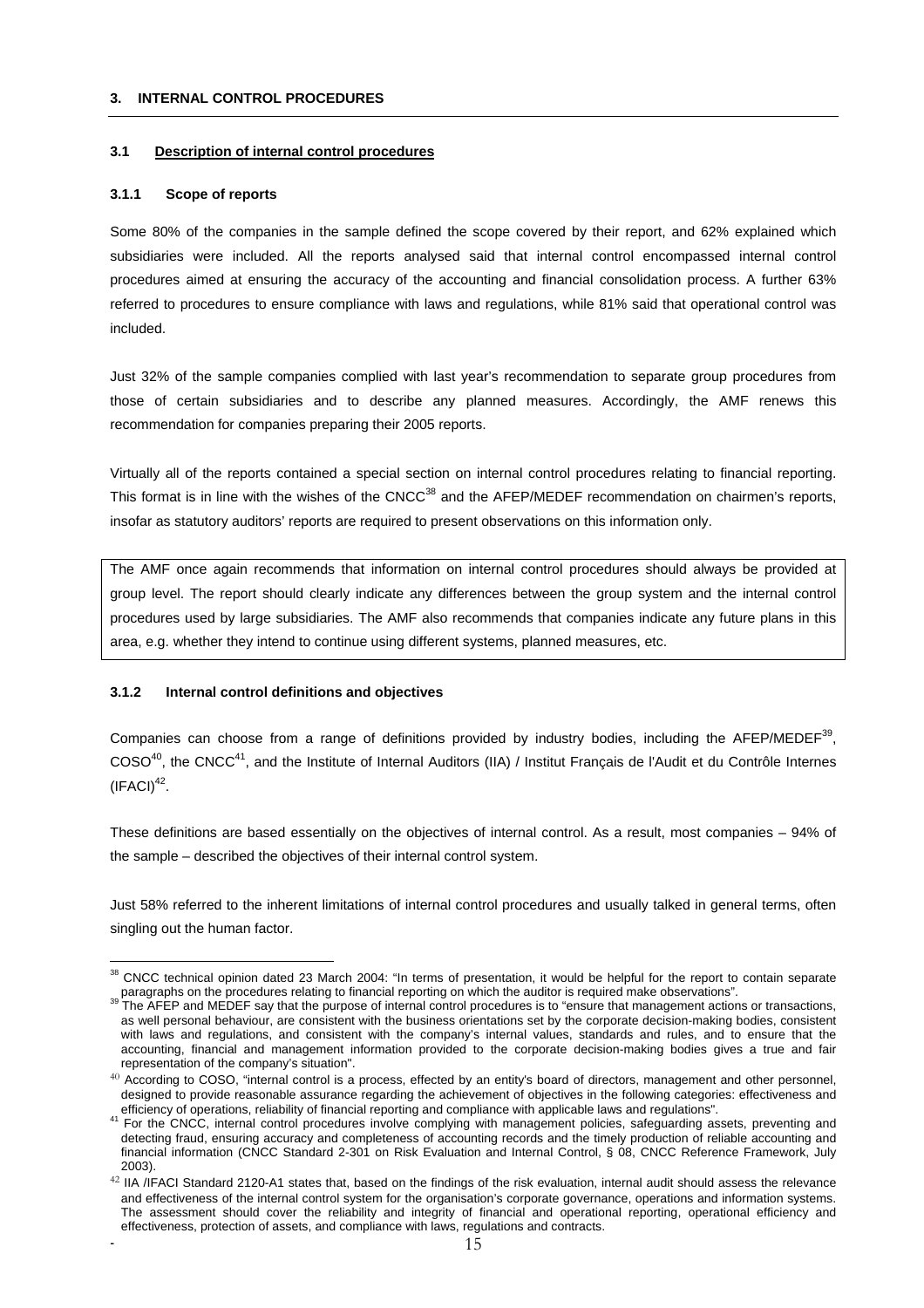Pending the release of standards in this area, the AMF recommends that companies specify the objectives and limitations of internal control in their business, rather than merely discussing these aspects in theoretical or general terms.

# **3.1.3 Standards used**

In all, 33% of the sample companies indicated which set of standards they used to compile their report. In 86% of cases, companies said they used in-house standards based largely on the COSO standards. Under 5% of the sample made explicit reference to other industry standards by organisations like the IIA and IFACI.

Some 18% of sample companies said they used standards that were required under prudential rules for at least part of their business.

A market advisory group has been set up to propose a set of standards that is tailored to the French legal environment, for use by French companies. Pending the outcome of this project, companies should indicate which standards they used as a basis for their report.

#### **3.1.4 Risk assessment and management**

A total 68% of sample companies described their main risk exposures, compared with 47% last year. However, only 58% of the companies in the sample provided detailed information on these risks.

Given that internal control procedures are most effective when based on a risk assessment, which only the company can perform, the AMF recommends that companies demonstrate the link between this assessment, which usually appears in the "risk factors" section of the registration document, and their risk management procedures

# **3.1.5 Description of internal control procedures**

A full 87% of the companies in the sample described their internal control procedures, while 75% specified the degree to which these procedures have been made official. Internal control procedures tended to be documented in a range of formats, including internal control handbooks and guides, administrative and financial handbooks, codes of business ethics and codes of conduct.

*Procedures relating to financial reporting.* 90% of the companies in the sample provided detailed information on their internal control procedures for financial reporting.

*Other internal control procedures.* Under the Financial Security Act, internal control is not confined to procedures that are used to make financial reporting more reliable. Yet though 90% of companies in the sample described their internal control procedures for financial reporting, just 55% provided information on operational control procedures, while 31% referred to procedures to ensure compliance with laws and regulations.

#### **3.1.6 Resources assigned to internal control**

Some 87% of sample companies provided information on the resources devoted to internal control, with 88% of them supplying staffing details (number, functions, reporting lines). By contrast, a mere 7% of companies in the sample supplied a clear organisation chart for this area.

No company indicated the overall cost of internal control, probably because this is difficult to assess and companies do not view the measure as an especially helpful one. However, 23% of companies in the sample referred to investments made to set up or monitor the internal control system. Most often, these expenditures related to introducing standards, strengthening teams and developing systems and procedures.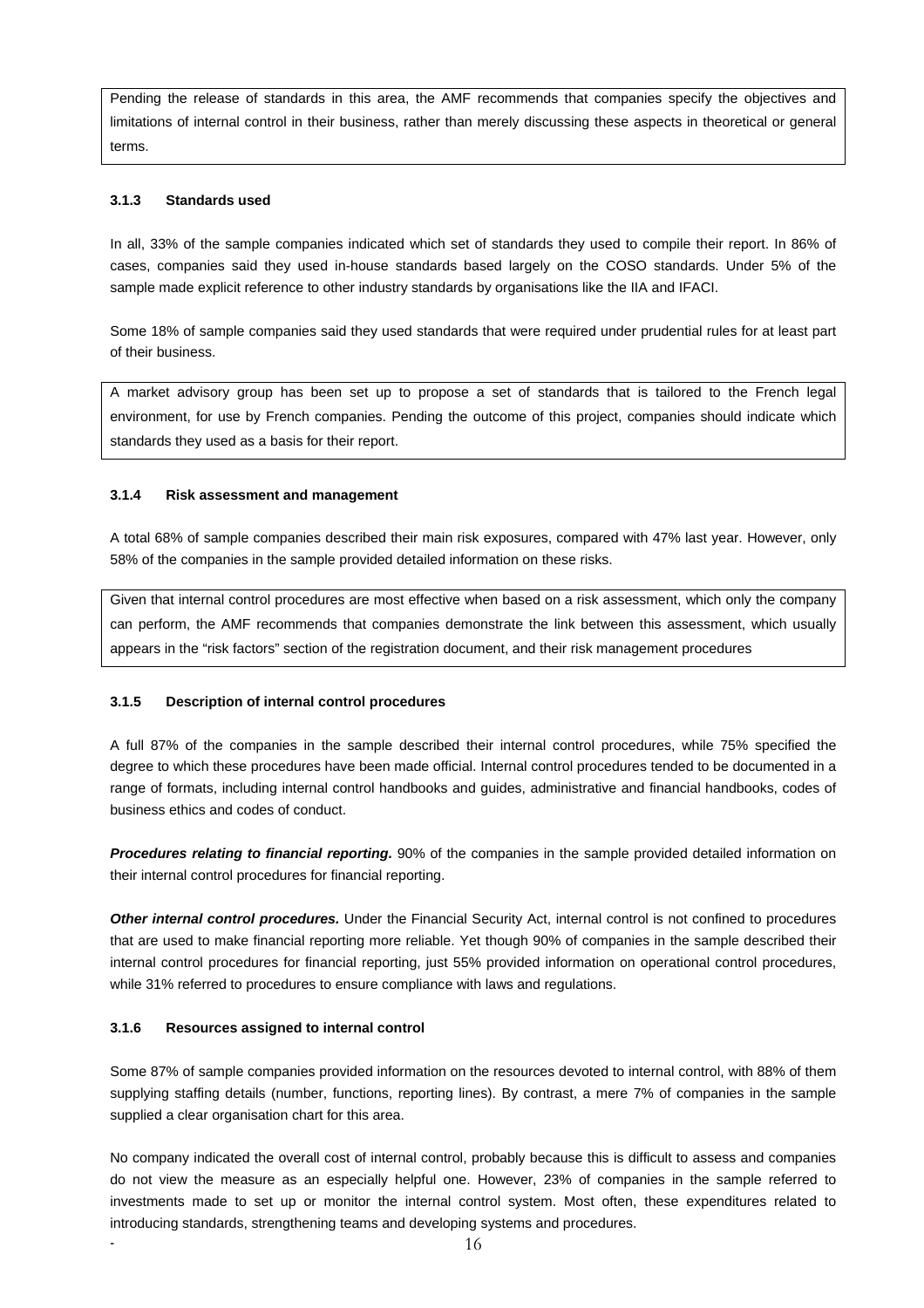Pending the release of internal control standards for French companies, the AMF once again recommends that companies describe the resources that they devote to internal control, since this information is valuable to shareholders.

# **3.2 Due diligence and directors' assessments of procedures**

#### **3.2.1 Due diligence performed in connection with the report**

In all, 63% of companies in the sample provided details of the due diligence performed in connection with their report, up from 25% last year.

A full 76% of companies said due diligence issues were covered in the context of board discussions, 67% said these matters were dealt with in accounts committee meetings, almost 83% referred to talks with senior management, and under one-quarter made mention of an external party.

This clarification represents a significant improvement on last year and one that may be attributed to the recommendation made by the AMF in its January 2004 guidelines and in last year's report, in which it stressed that it was "important for shareholders to know whether such committees or the board itself were involved in drafting the report and to what extent". Also, since this is the second year for these reports, companies may have introduced more formal processes to draft their reports before submitting them to shareholders.

The AMF's analysis and interviews also sought to determine the role played by chairmen in the drafting process. It was found that the chairmen of 44% of sample companies did take part in preparing the report. Interviews with statutory auditors and companies revealed that information relayed at the senior management level had raised awareness of the importance of internal control and that the quality of reports had consequently improved relative to 2004.

The AMF again recommends that companies describe the due diligence that went into preparing the report.

#### **3.2.2 Chairman's assessment of the adequacy of procedures**

Last year, ten or so of the companies in the sample explained that the ultimate objective of current and future work was to achieve an assessment of the adequacy and effectiveness of their procedures, and a handful of these companies had even set a timeframe for meeting these objectives. The AMF called for this added clarification in its recommendations on publishing internal control information and in last year's report.

Specifically, the AMF said it would be helpful if the 2004 reports covered progress made on this type of assessment work, with a review of the action taken in 2004 and a plan of action for 2005.

In 2004, 26% of companies in the sample (of which around one-third are also listed in the USA) said that they had assessed their internal control procedures. Of these, 64% detailed the scope and/or limitations of their assessment and 32% supplied the results. In some cases, companies merely stated that their internal control system had not displayed any significant deficiencies.

Of the companies that did not perform an assessment, 14% gave a timeframe for introducing assessments and described the resources that they intended to deploy to this effect. Only 8% gave a progress report on these efforts.

Accordingly, companies still need some encouragement on this point. Interviews with companies and statutory auditors revealed that companies have adopted a wait-and-see position, because work is still ongoing on industry standards and because they are afraid of being in the first wave to make disclosures in this area. Because they lack a basis for comparison, companies are worried about how they will be positioned with respect to the market if they send out overly negative signals compared with other companies in similar situations.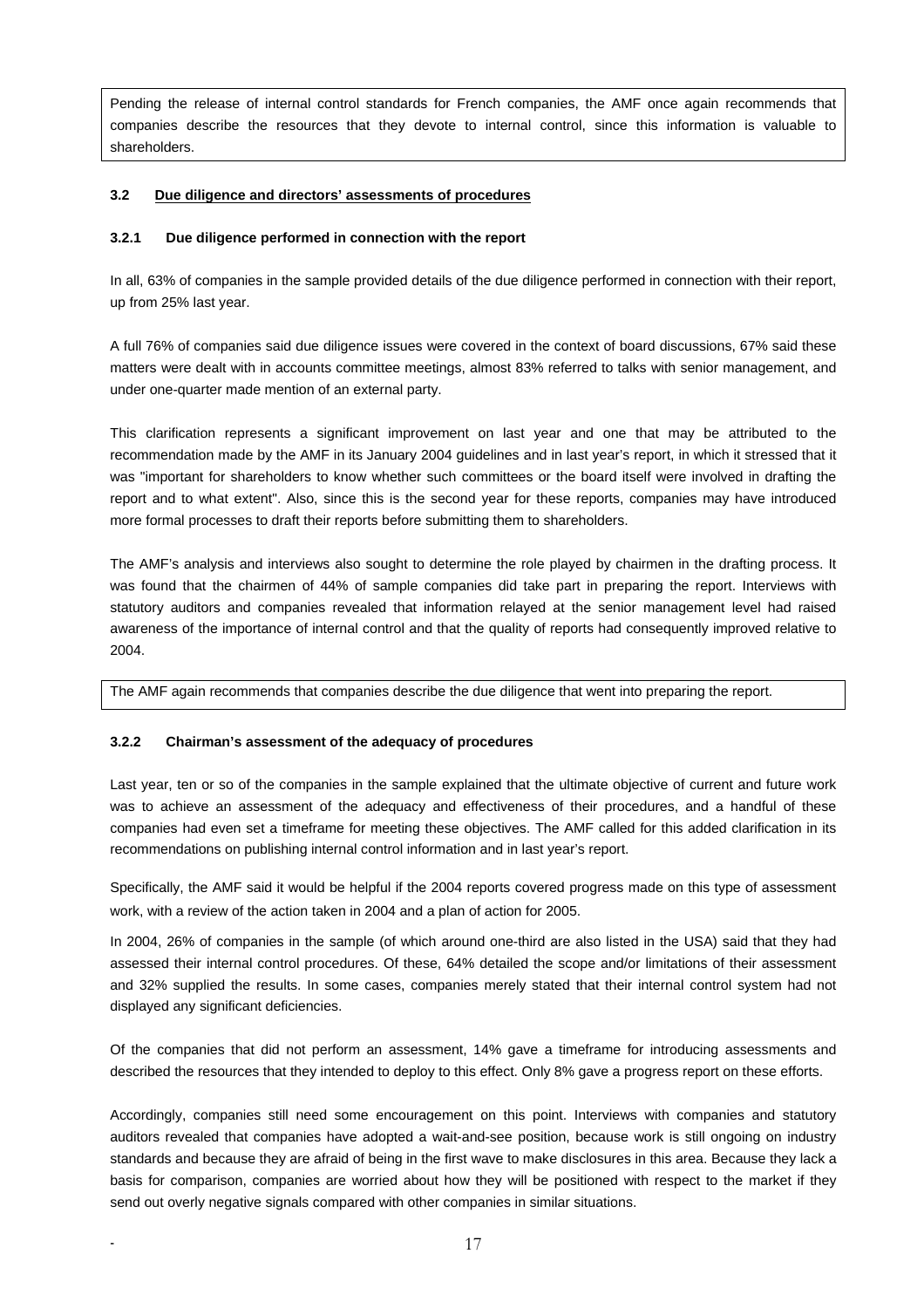The AMF was pleased to note that 26% of companies in the sample had adopted a evaluation system for their internal control procedures. International convergence is still a key priority for the AMF, and the creation of standards that reflect their legal environment should help French companies to pursue their evaluation efforts.

The AMF once again recommends that companies report on progress made in their evaluation projects.

# **3.2.3 Identification of material failures and deficiencies in internal control**

As with last year, none of the reports mentioned material failures or deficiencies in internal control.

However, of the companies that performed an assessment and disclosed the results, 14% described reservations or weaknesses in internal control that appeared when the report was being prepared. Just two companies reported immaterial weaknesses last year.

Furthermore, 24% of companies in the sample described measures aimed at achieving improvements. Companies that performed assessments talked about monitoring remedial plans, strengthening and standardising procedures, and extending procedures to include subsidiaries. Companies that did not perform assessments mentioned assigning this task to an external provider and strengthening internal control teams.

The AMF once again recommends that companies tell the market about material failures or deficiencies in internal control, where these have been detected during an assessment or at any time and especially when compiling the chairman's report.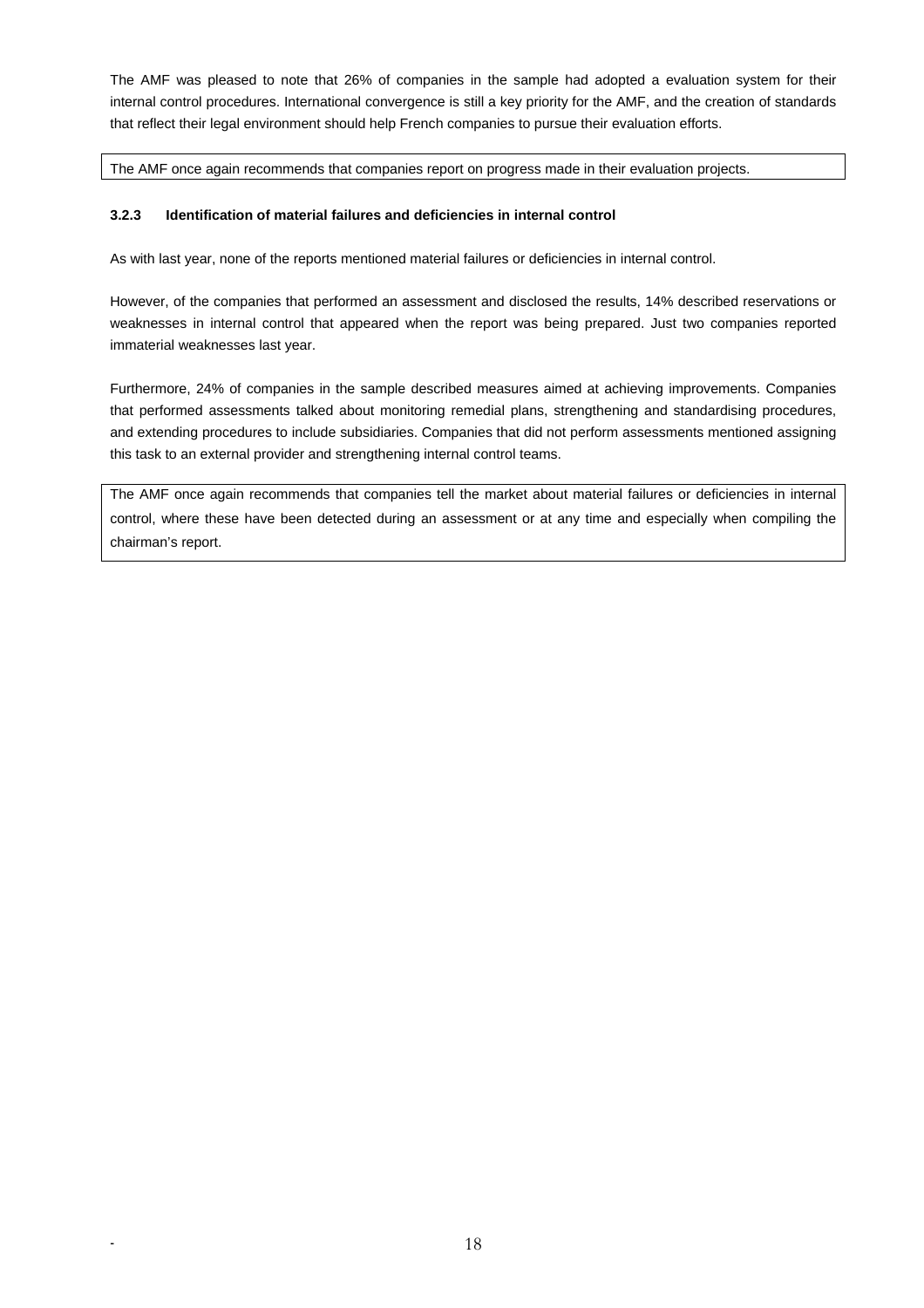# **3.3 Statutory auditors' reports**

A total 95% of the companies in the sample<sup>43</sup> appended the statutory auditors' report to their report. All the auditors' reports followed the format recommended by the CNCC.

The statutory auditors had reservations or made observations in just 1% of the reports analysed.

None of the reports mentioned any material deficiencies in internal control that would have required the statutory auditors to notify the companies' senior management or board, in accordance with the relevant CNCC standard <sup>44</sup>.

None of the statutory auditors' reports mentioned additional due diligence that the auditors had to perform because the company's internal control system was deemed to be inadequate.

It is hard to assess the scope of the auditors' conclusions on the chairmen's reports. If material shortcomings had been detected, statutory auditors would be liable if they allowed this information to be withheld from the market.

 $43$  This is a requirement only for French limited-liability companies.

<sup>44</sup> CNCC Standard 2-107.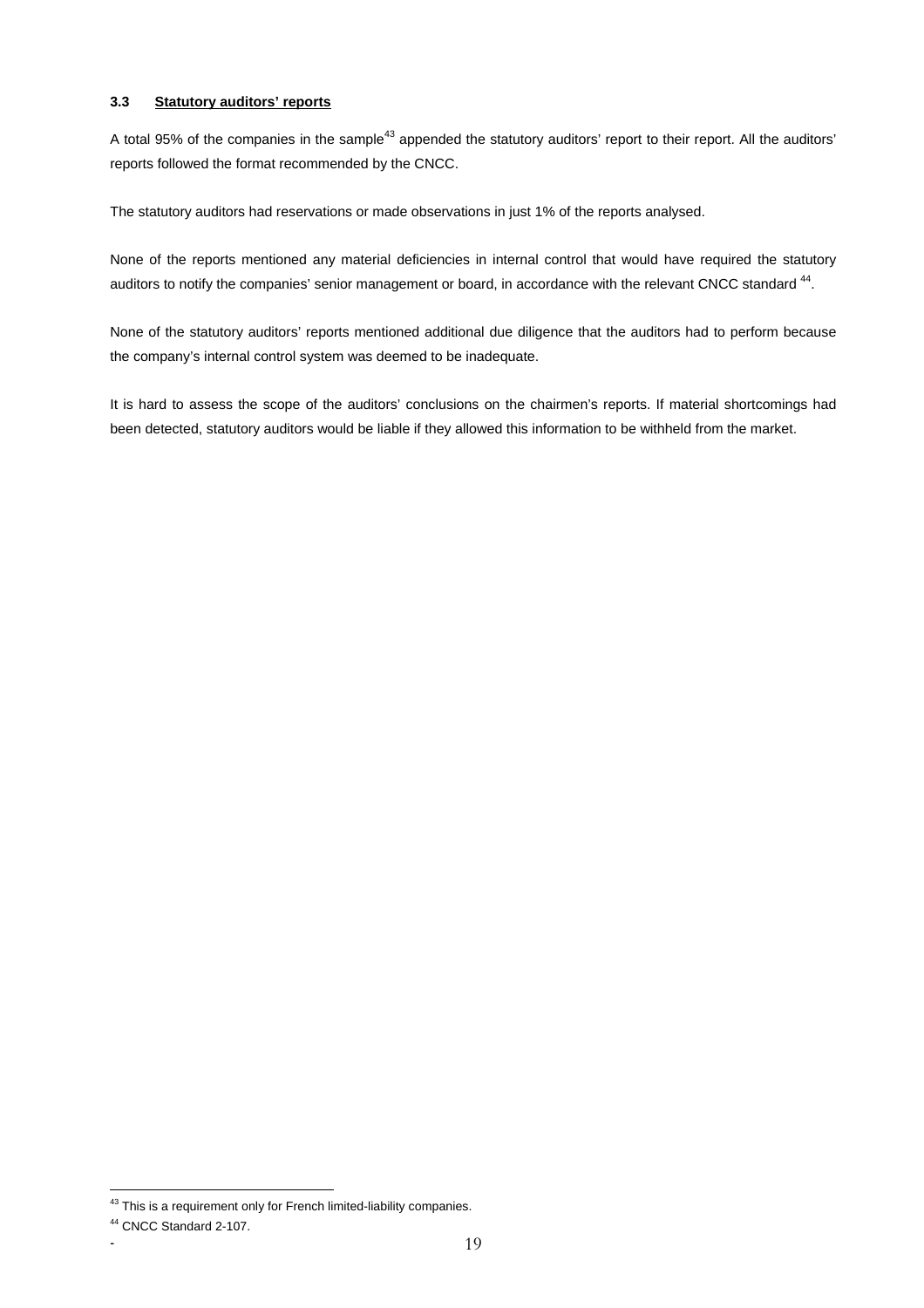# **CONCLUSION**

In 2005, market disclosures on 2004 corporate governance and internal control by the companies in the sample were of a higher quality overall than the 2004 disclosures made with respect to 2003.

Once again, the AMF found considerable disparities between companies' disclosures in these areas. However, these differences were more pronounced in internal control than in corporate governance, where companies can rely on more familiar, longer-standing industry recommendations.

With the Financial Security Act coming into effect for the first time, last year's reporting exercise was a rather formal one. Meanwhile, this year's reports revealed significant advances in a number of areas. Companies made progress in their disclosures of restrictions on chief executives' powers, the tasks assigned to boards, evaluations of board performance and due diligence performed in connection with internal control reports.

As intimated in the conclusion to last year's report, the AMF has set up a market-wide working group to propose a set of internal control standards suited to the French legal and business environment. As well as providing a valuable framework for companies that decide to follow the AMF's recommendations and assess their internal control procedures, these standards should also promote greater uniformity in internal control reports. The project is slated for completion in first-half 2006.

In conclusion, the AMF wishes to reiterate:

- the importance of disclosures on the resources devoted to internal control procedures and on the due diligence performed in connection with drafting the report;
- the obligation for securities-issuing companies to make an immediate disclosure of any information that would have a significant impact on their share price, or any material change in information that has already been disclosed. Such disclosures would be required in the event of a material shortcoming or failure in internal control identified in the assessment process or in the due diligence performed in connection with the report.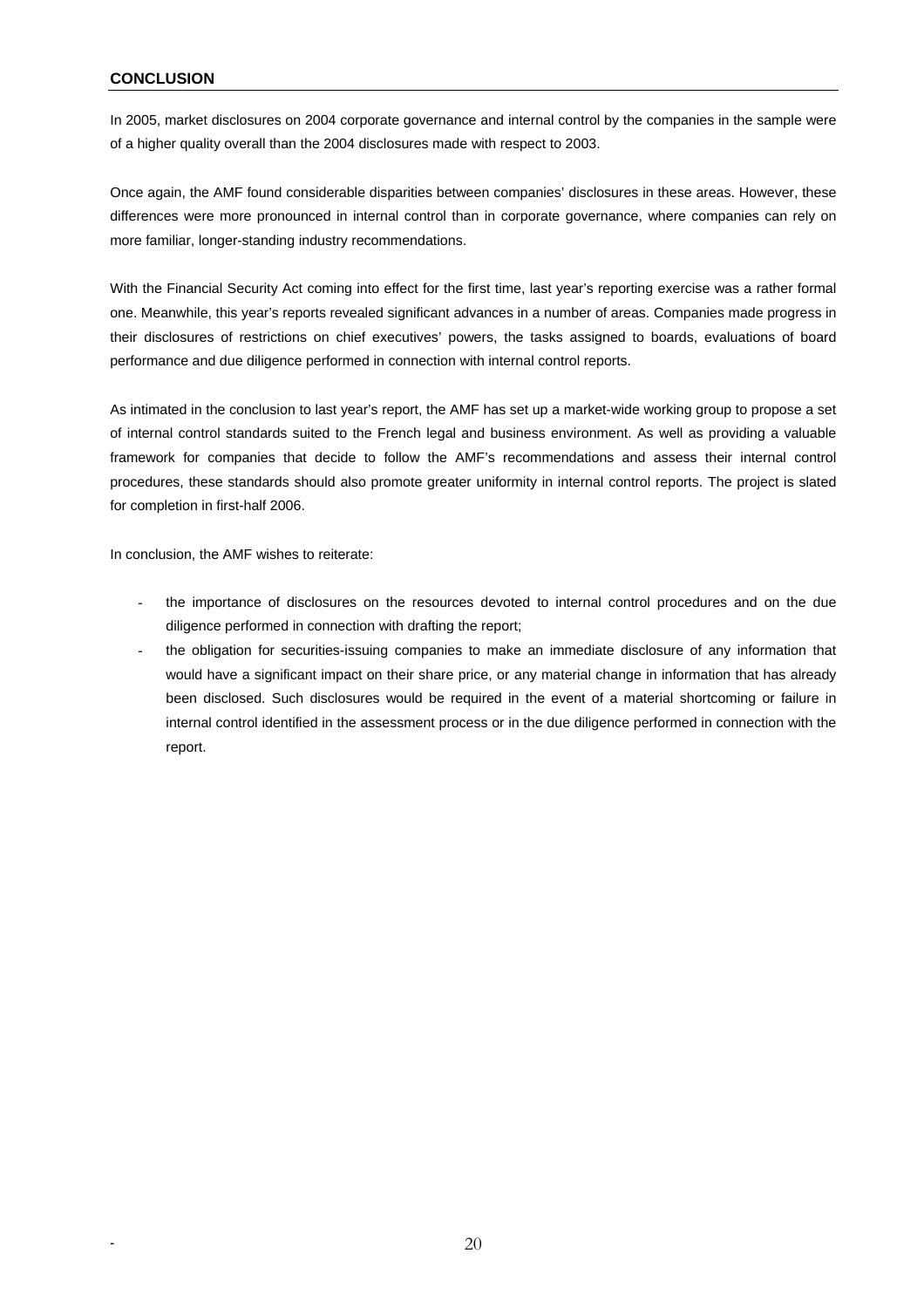# **Description of the sample**

The analysis of disclosures by companies making public offers of securities was made as of 30 October 2005 on the basis of the following sample:

- 108 reports.
- All reports by CAC 40 companies (according to the composition of the index at 31 December 2004) were examined.
- 93% of the companies in the sample issue shares that are traded on Eurolist, while the rest issue bonds or shares that are traded on the Marché Libre.
- 93% of companies in the sample have their registered offices in France. Of these, 94% have been incorporated as limited-liability companies and 5% are limited stock partnerships. One European company was included in the sample.
- 36% of the companies in the sample are in the CAC 40 stock index.
- 21% of the sample companies have to comply with the American Sarbanes-Oxley Act.

## **Companies in the sample**

- 21 ABC ARBITRAGE ACCESS 2 NET ACCOR ACTEOS ADL PARTNER AGF (Assurances Générales de France) AIR LIQUIDE ALCATEL ALGORIEL ALPHA MOS ARCELOR ARES AREVA ATOS ORIGIN AXA BCI NAVIGATION BNP PARIBAS BOLLORE BOURSE DIRECT **BOURSORAMA** BOUYGUES CAISSE DE REFINANCEMENT DE L'HABITAT CAP GEMINI **CARREFOUR** CASINO GUICHARD-PERRACHON CIC PARIS CIDER SANTE COMPAGNIE FINANCIERE DE DEAUVILLE COURTOIS CREDIT AGRICOLE **CCF** CREDIT DU NORD (GROUPE) DALET DANONE DASSAULT AVIATION DEXIA DOCKS LYONNAIS DYNACTION EADS EIFFAGE ELECTRICITE ET EAUX DE MADAGASCAR ENCRES DUBUIT ESI GROUP ESSILOR INTERNATIONAL

ESSO SAF EURODISNEY EURONEXT NV **EUROTUNNEL** FAURECIA FINATIS FINAXA FONCIERE EURIS FLOREANE FRANCE TELECOM GALERIES LAFAYETTE GEMPLUS INTERNATIONAL SA GFI INFORMATIQUE HAVAS IB GROUP IDI ILOG INGENICO INFOVISTA IXIS CORPORATE & INVESTMENT BANK (ex CDC IXIS CAPITAL MARKETS) JC DECAUX SA LAFARGE LAGARDERE LEON DE BRUXELLES L'OREAL LVMH MARNIER LAPOSTOLLE MB ELECTRONIQUE MICHELIN MILLIMAGES PARTICIPEX PENAUILLE POLYSERVICES PERNOD RICARD PEUGEOT PINAULT PRINTEMPS REDOUTE PRISMAFLEX PUBLICIS GROUP SA QUANTEL RENAULT RUBIS SAINT-GOBAIN SANOFI -AVENTIS SCHNEIDER ELECTRIC SA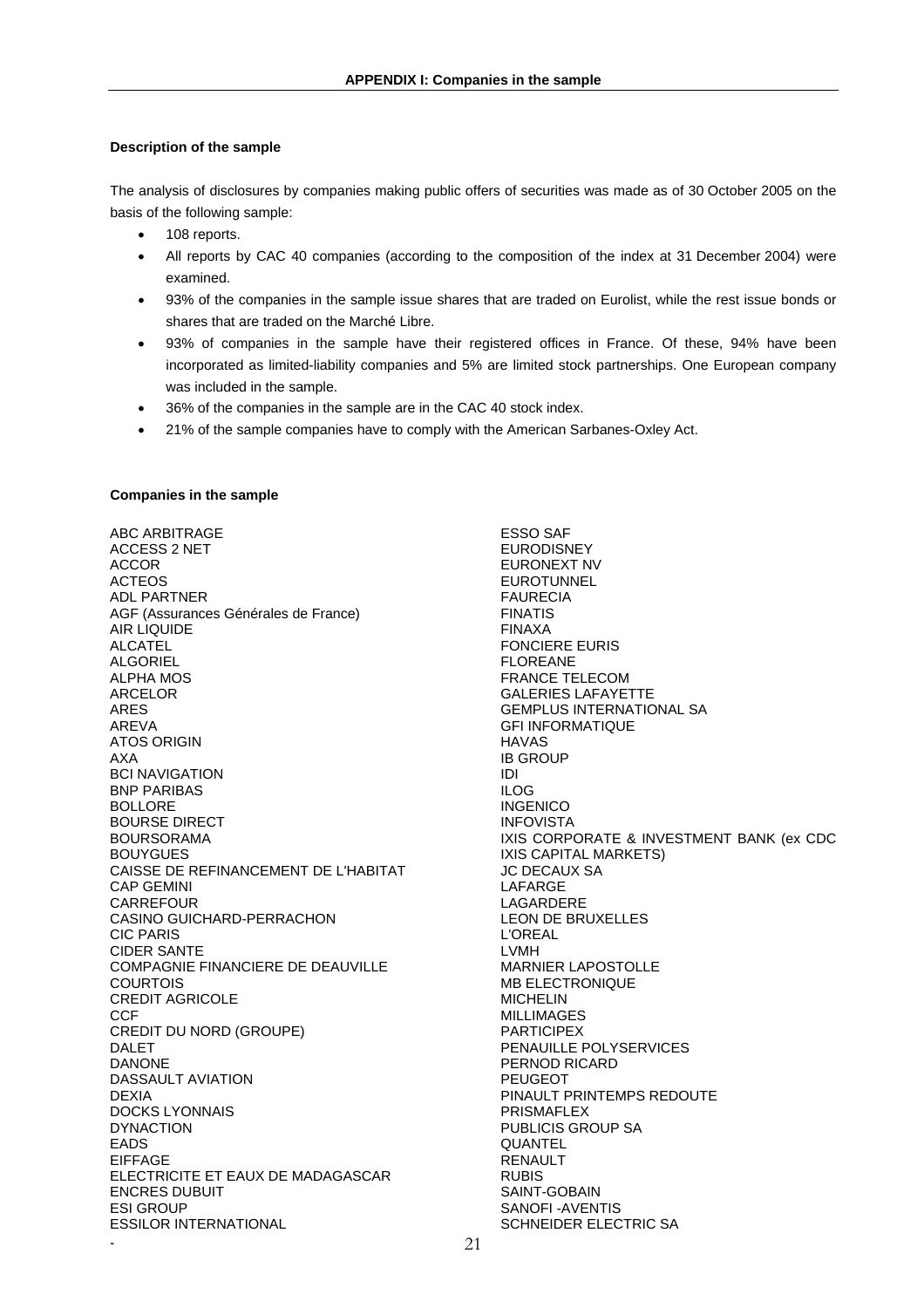**SCOR** SECHILIENNE SIDEC SII SNECMA SOCIETE GENERALE SODEXHO ALLIANCE SOFTCOMPUTING SOREFICO COIFFURE SQLI (GROUPE) STMICROELECTRONICS NV SUEZ

TEAMLOG TF1 (TELEVISION FRANCAISE 1) THALES (ex-THOMSON-CSF) THOMSON (ex-THOMSON MULTIMEDIA) TOTAL VEOLIA ENVIRONNEMENT (ex-VIVENDI ENVIRONNEMENT) **VINCI** VIVENDI UNIVERSAL WENDEL INVESTISSEMENTS ZODIAC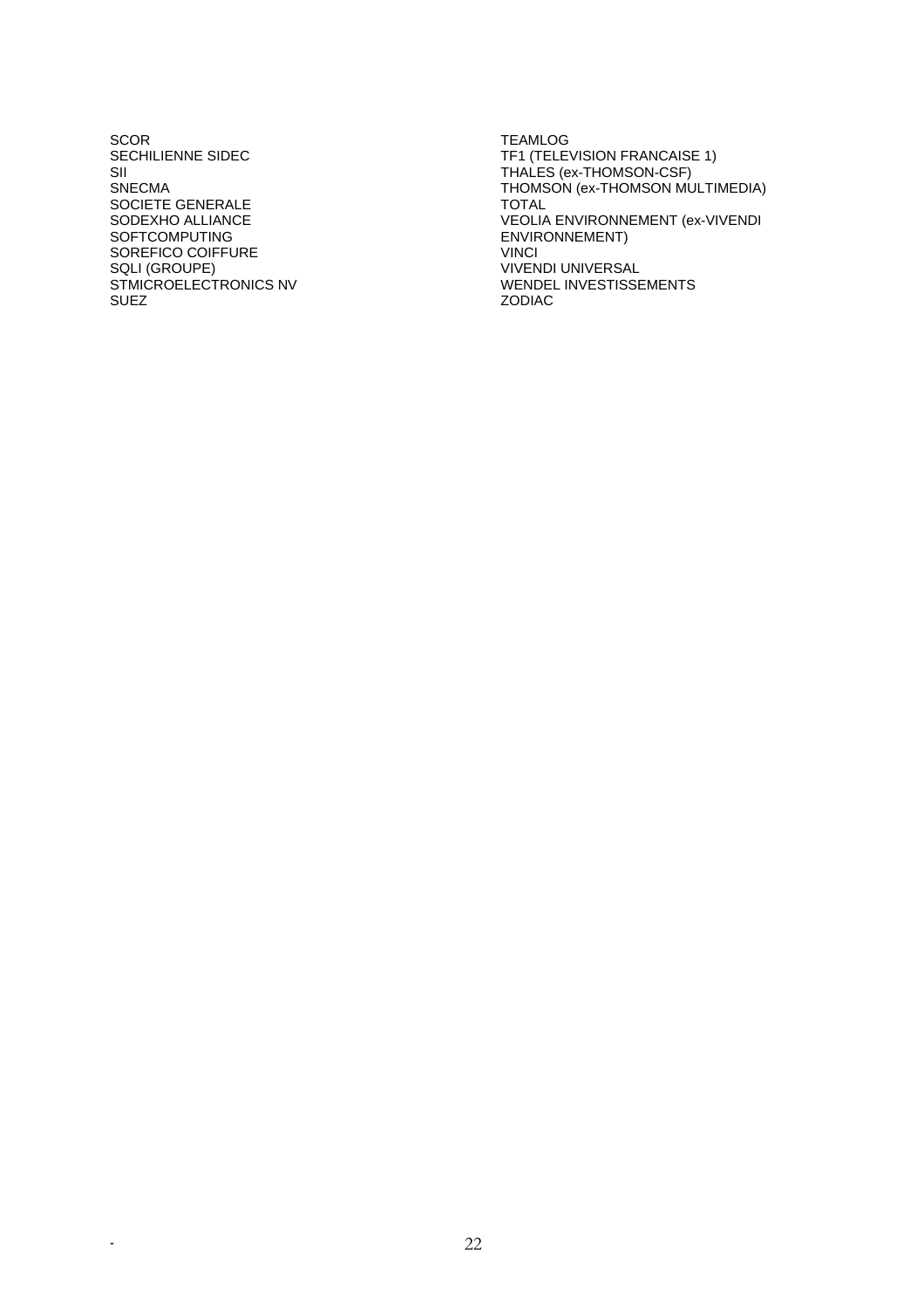**APPENDIX II: Excerpt from the AFEP/MEDEF report: definition of an independent director**